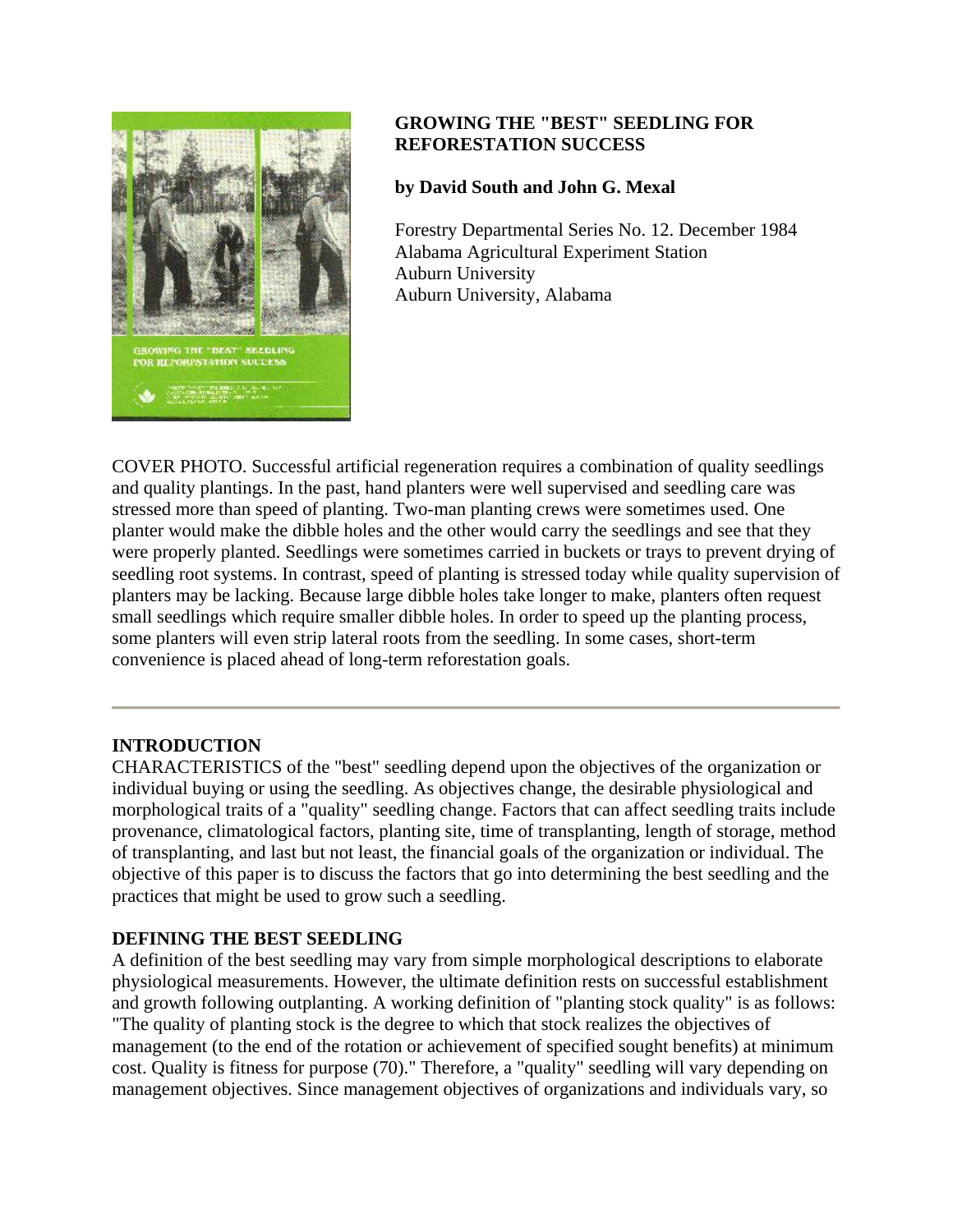will the morphological, physiological, and economical traits of the best seedling. The following is a list of examples on how individual objectives can affect the definition of the best loblolly pine seedling.

- 1. Individual: Tree planter paid for the number of seedlings planted. Objective: To plant seedlings quickly. Definition: A short seedling with a small root system. Benefits sought: The requirement of only a small dibble hole means less time is required to plant each seedling. More seedlings can be packed into seedling bag and therefore less time is lost refilling bag.
- 2. Individual: Tree planter who rides a machine planter. Objective: To place seedlings into mechanical fingers. Definition: A tall seedling. Benefits sought: To keep human fingers away from mechanical fingers.
- 3. Individual: Private landowner who farms. Objective: To plant marginal cropland to pine seedlings. Definition: Free or inexpensive seedlings. Benefits sought; Income for children; low capital outlay.
- 4. Individual: Planting contractor who is paid in part on survival. Objective: To plant seedlings quickly and so they will live. Definition: A short seedling with a 3- to 4-millimeter root-collar diameter; a live seedling that will survive stress. Benefits sought: High initial survival; to plant quickly.
- 5. Individual: Land manager of big paper company. Objective: To plant X hectares and replant Y hectares before spring. Definition: 1,000 live seedlings per bale. Benefits sought: Acceptable survival; to keep track of the number of hectares planted by knowing bow many bales were used.
- 6. Individual: Land manager of better paper company. Objective: To increase volume production per hectare. Definition: Stem diameter greater than 4 millimeters, shoot height less than 30 centimeters, prominent terminal bud, numerous primary lateral roots, heavy root system, good mycorrbizal infection of feeder roots, mature secondary needles, \$20-\$30 per thousand. Benefits sought: High survival, increased volume production, shortened rotation, high internal rate of return.

It is apparent that desirable characteristics of a seedling can vary with individual objectives. Therefore, for the purpose of this paper, the objectives will be limited to two primary factors: survival and growth.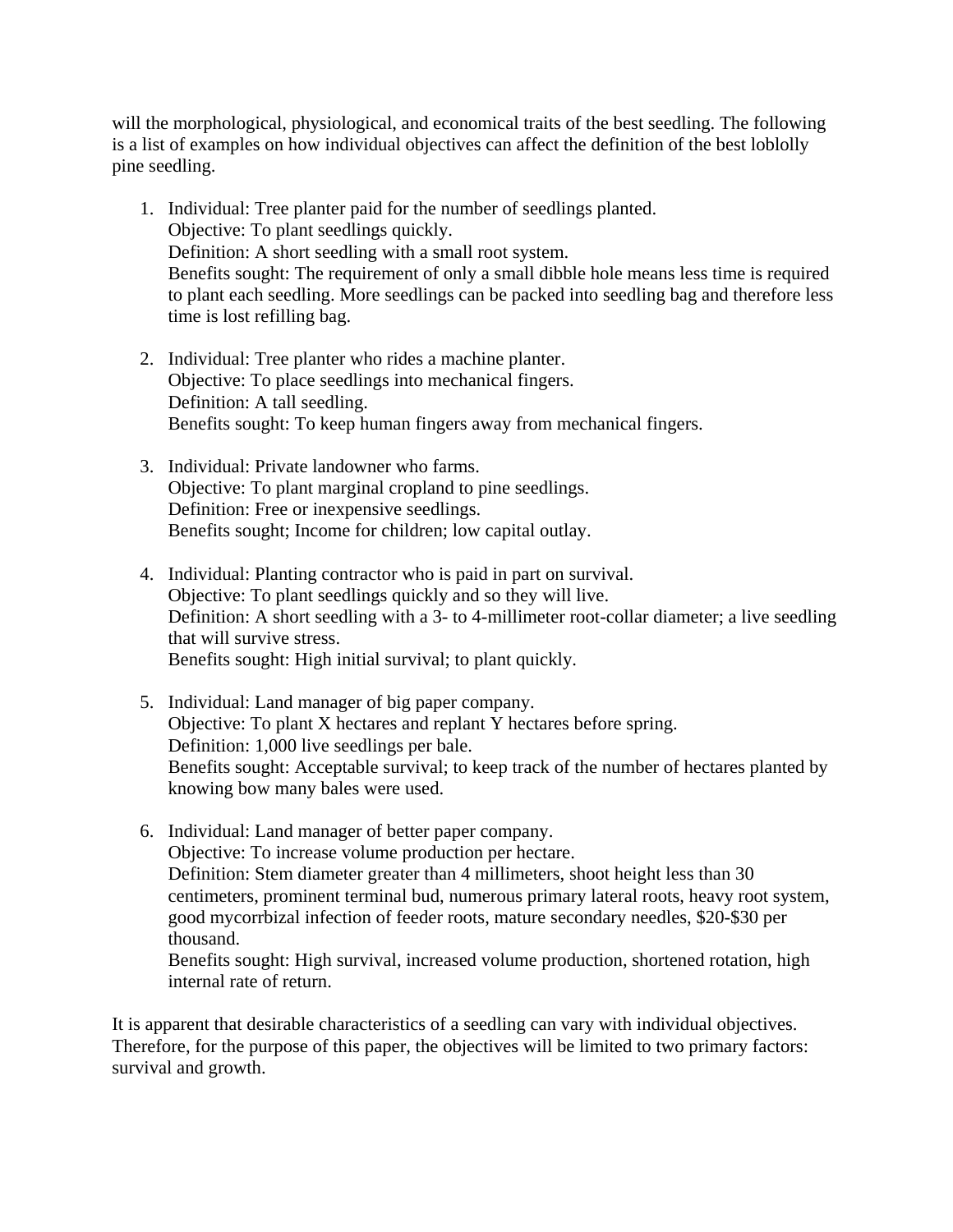## **SEEDLING QUALITY**

#### *Species Selection*

Paramount to other management decisions is the selection of the correct species to plant. The final product can dictate to a large extent the species to be planted. For example, eastern white pine *(Pinus strobus* L.) is preferred for manufacturing matchsticks. Slash *(P. eLliottii* Engelm.) and longleaf *(P. palustris* Mill.) pine are used for turpentine production, while longleaf pine is also excellent for poles. For sawtimber, loblolly *(P. taeda* L.), slash, and longleaf pine are favored. Oak *(Quercus* spp.) and walnut *(juglans nigra* L.) are often favored for furniture. Virginia pine (P. virginiana Mill.), eastern white pine, and Fraser fir *(Abies fraseri* (Pursh) Poir.) are often planted for use as Christmas trees.

If the objective is to maximize the production of softwood pulpwood in the South, then selection of the correct species is narrowed to a few southern pine species. The selection of the best species to plant is then dependent largely on the geographical region, the climate, the incidence of various pests, and specific site characteristics. Loblolly, shortleaf, longleaf, and slash pine make up 90 percent of the standing pine inventory (58). Virginia pine comprises 5 percent, while pond *(P. serotina* Michx.), pitch *(P. rigida* Mill.), spruce *(P. glabra* Walt.), table-mountain (P. *punge s* Lamb.), and sand *(P. clausa* (Chapm.) Vasey) pines make up the remaining 5 percent.

Loblolly pine is by far the dominant pine species in the South because it is adaptable to a wide range of sites and has a good growth rate. However, loblolly pine is susceptible to fusiform rust and tip moth attack, table 1. On most sites, loblolly pine will outperform other species in both survival and growth (7).

|           |                     | Resistance to.                  |   |                 | Adaptability               |  |
|-----------|---------------------|---------------------------------|---|-----------------|----------------------------|--|
| Species   | Seedling<br>quality | Fusiform<br>Tip<br>moth<br>rust |   | Growth<br>rate: |                            |  |
| Loblolly  |                     |                                 |   | С               | Broad site range           |  |
| Slash     | E                   |                                 | E | G               | Glaze storm-<br>free areas |  |
| Shortleaf | $F-P$               | E                               | р | $F - P$         | Well drained sites         |  |
| Longleaf  | F                   | E                               |   | $F - P$         | Well-drained sites         |  |

|  |  | TABLE 1. CHARACTERISTICS OF THE FOUR MAJOR SOUTHERN PINES (61). |
|--|--|-----------------------------------------------------------------|
|  |  | CODE: $E =$ EXCELLENT, $G =$ GOOD, $F =$ FAIR, AND $P =$ POOR   |

<sup>1</sup>Growth rate dependent upon seedling quality.

Shortleaf pine is best adapted to well-drained or droughty sites but is often characterized by relatively slow initial height growth. This could partially be due to poor seedling quality. As shortleaf seed is small, this trait combined with high sowing rates often results in small, spindly seedlings. Reduced sowing rates can improve seedling quality. Shortleaf is highly resistant to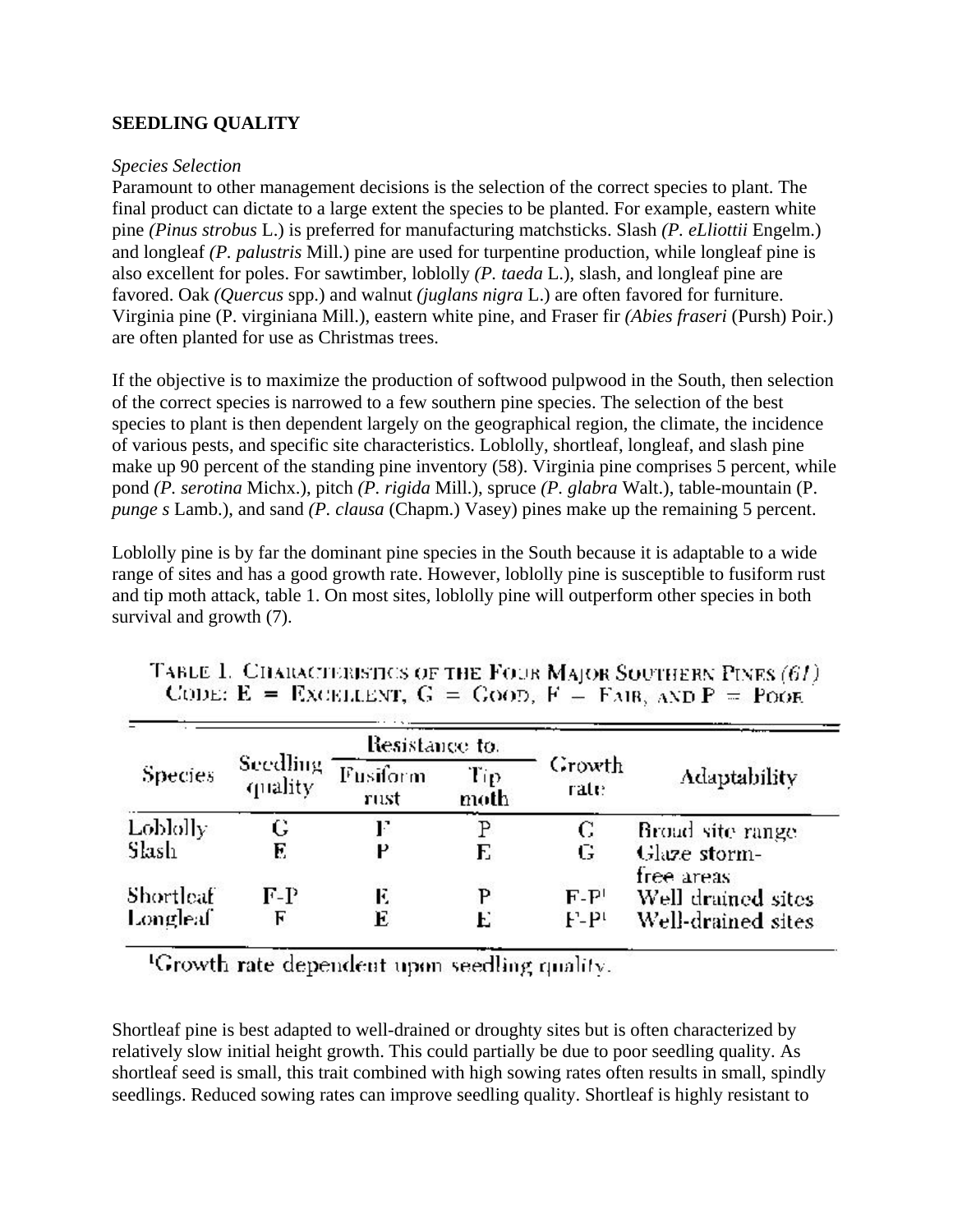fusiform rust but highly susceptible to tip moth and little-leaf disease on poorly drained sites. Loblolly is usually preferred to shortleaf pine except on extremely dry sites in the northern limits of the loblolly pine range and where the risk of ice damage is severe.

The natural range of slash pine is almost completely delineated by the glaze storm-free region of the South. This species favors moderately to poorly drained soils. Morphological characteristics of slash pine seedlings are excellent, however it is highly susceptible to fusiform rust. Because of the potential damage from ice storms and fusiform rust, slash pine should be planted within its natural range and on wet sites where it clearly outperforms loblolly pine (56).

Longleaf pine is not limited by glaze storms but is confined for the most part to the Coastal Plain. Seedling quality of longleaf pine has often been poor due to small seedling diameters. Seedlings require a critical root collar diameter to bring them out of the 11 grass" stage. Small seedlings may stay in this form for 7 years or more and can frequently succumb to brownspot infections. Once out of the grass stage, height growth is excellent. Recent advances in herbaceous weed control can shorten the grass stage (36). Because of its excellent resistance to fire damage and fusiform rust, longleaf pine may be the preferred species on dry sites where problems with fire and fusiform exist.

Sand pine is an excellent example of a "minor" species outperforming other species on particular sites. In the sand hills of Florida, volume growth of sand pine was more than double that of any other species (9).

#### *Provenance Selection*

Once the best species to plant has been selected, then it becomes important to select the best provenance. The most conservative approach is to use local sources. Generally that approach will ensure adequate survival and growth. However, sources of wide geographic origin are often planted to increase individual tree yield with little or no loss in survival. Provenance trials are available for many states, and although they may be limited to specific soil types or locations, relative performance of divergent sources is illustrated to the land manager. General seed source recommendations have been developed for loblolly, longleaf, and shortleaf pines (65, 66, 67, 68, 69). The conclusion is that seed from the southern and eastern provenances perform better than local or more northern sources. For example, coastal loblolly pine provenances generally outperform interior provenances. However, because of possible injury from ice damage, moving seed too far north can be deleterious. Seed movement should be conservative if data are not available for the specific seed sources and area.

#### *Genotype Selection*

Tree improvement in the South has developed to the point where some organizations are producing second generation seed capable of producing a 25 percent increase in volume production over "wild" seed. Therefore, as long as the "improved" genotype is adapted to the site, the best seedling will be an improved seedling. However, if the improved seedling is not adapted for the site, seedlings from wild parent trees adapted to the site may be the best. For example, for marginal sites subject to drought **in** Texas, wild, drought-hardy loblolly pine from Texas would likely survive and grow better than improved loblolly pine from the Coastal Plain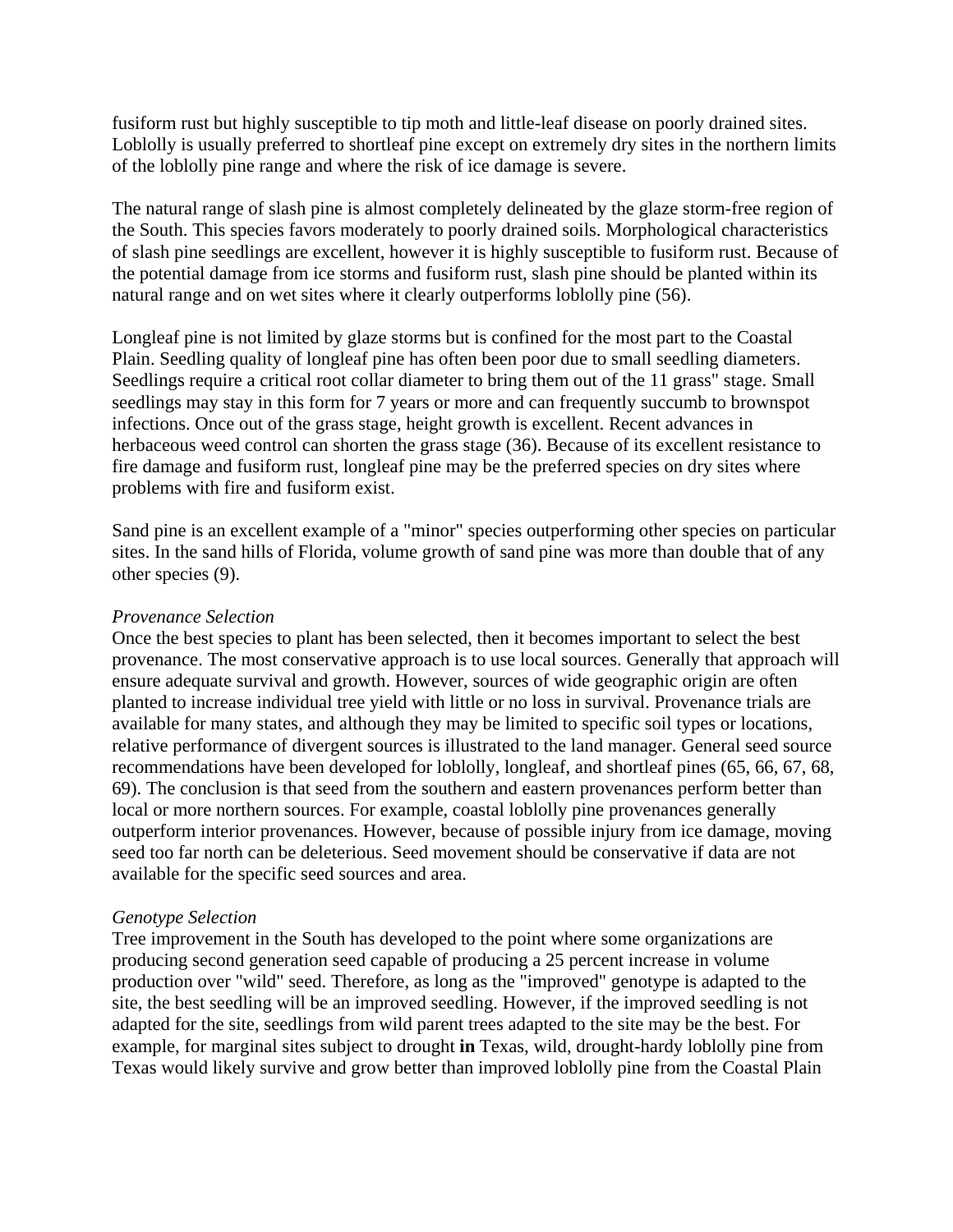#### of Louisiana.

#### *Seedling Grade*

Seedling grades for southern pines suggested by Wakeley (61) were based upon diameter, among other factors. The grades for slash and loblolly pines were: Grade 1 greater than 4.8 millimeters; Grade 2 greater than 3.2 millimeters; Grade 3 less than 3.2 millimeters (cull). It is noted that no southern pine nursery in the South currently grades seedlings into three grades. Some nurseries cull small and diseased seedlings before shipping but forest nurseries in the South do not sell seedlings by grades as do some nurseries in other regions of the United States.

There have been numerous studies conducted on the effects of seedling grade on survival, figure 1. The general conclusion was that planting seedlings with larger diameters increased survival. In only a few cases did smaller seedlings have better survival. In one case, it is believed lower survival resulted from the tree planters not being able to get a large root system in a small dibble hole. In another case, it is believed the shoot/root ratio was better for smaller seedlings and therefore resulted in better survival during a summer drought (59).

Several seedling grade studies exist that report volume production 10 to 34 years after planting. The general conclusion from these indicates Grade 1 seedlings produced greater volume through increased survival and growth, figure 2. On the average, volume production was 25 percent greater for Grade I seedlings than for Grade 2 seedlings. Although these data suggest that large increases in forest productivity can result from planting Grade I seedlings, most loblolly pine seedlings produced in the South arc Grade 2 seedlings. A cursory survey of 53 nurseries by the senior author in 1982 indicated that 44 nurseries were producing less than 20 percent Grade I seedlings. Few nurseries produced a high proportion of seedlings with the following characteristics: stem diameter greater than 4 millimeters, shoot height less than 30 centimeters, prominent terminal bud, mature secondary needles (greater than 8 centimeters) at the terminal, numerous primary lateral roots, heavy mycorrhizal infection of feeder roots, and average root dry weight greater than 0.8 gram.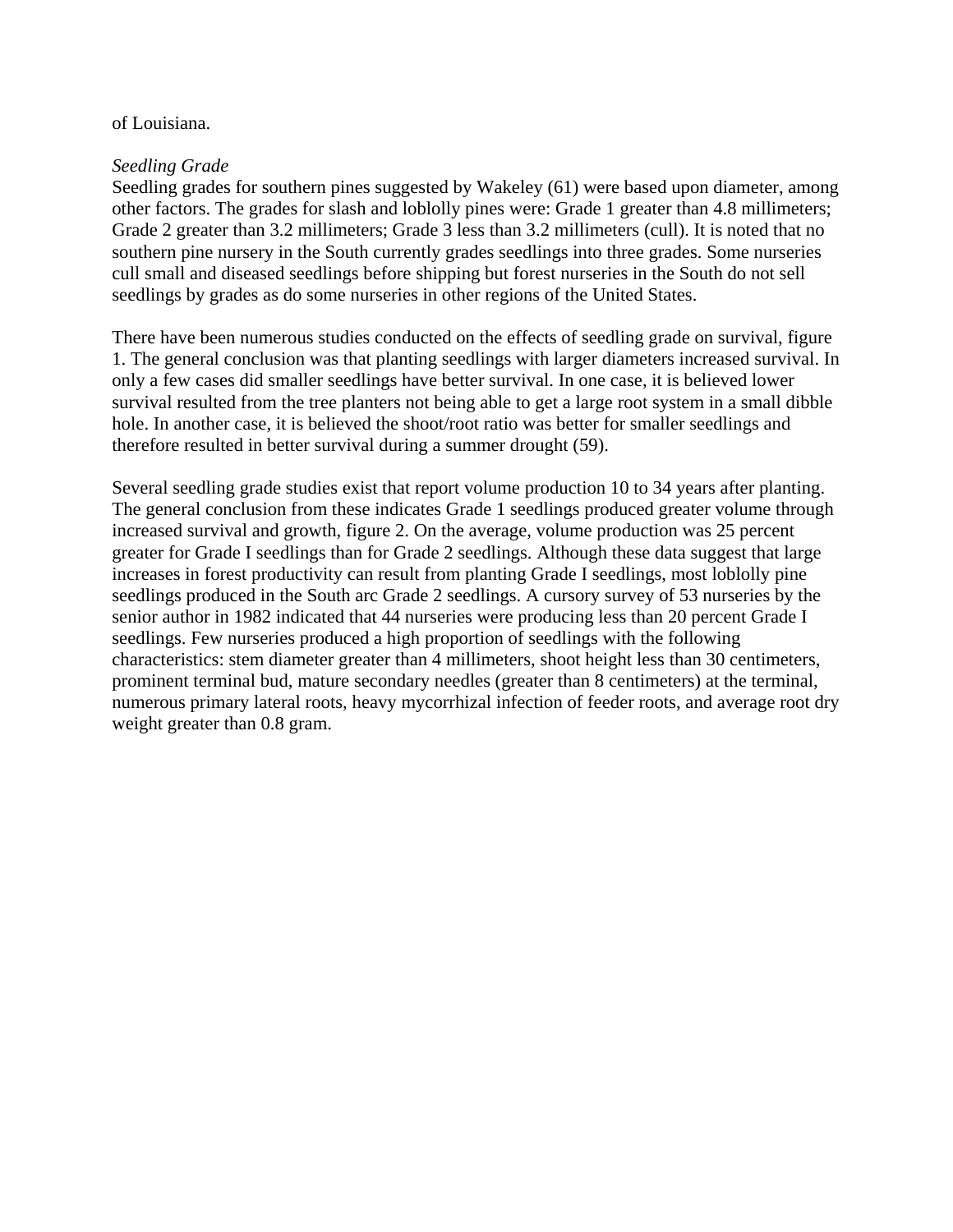

FIG. 1. Relationship between seedling diameter at time of lifting and field survival. Data represent a compilation of studies for lobiolty and slash pine. (1,6,10,13,14,22,39,40,42,52,60)

While the importance of seedling grade is recognized, the fact that so-called cull seedlings have performed as well as quality seedlings on occasion has also been recognized although not as well documented (61). The reason for this stems from a strong interaction between seedling height and site as well as an inability to identify the seedling's "physiological quality." On sites with heavy vegetation, taller seedlings often outperform shorter seedlings, but on droughty sites, shorter seedlings with lower transpirational surface area often outperform taller seedlings, table 2. On moist sites, seedling height had no effect on either survival or first-year height increment. However, on the droughty site, seedlings with the larger transpirational surface areas not only suffered greater summer mortality, but also grew less the first season. On this site, it appears that shorter seedlings may surpass taller seedlings with another growing season. Therefore, the correlation between survival and shoot/root ratios (dry weight) or height/diameter ratios will be low for sites and years when moisture is abundant and high when moisture is limited.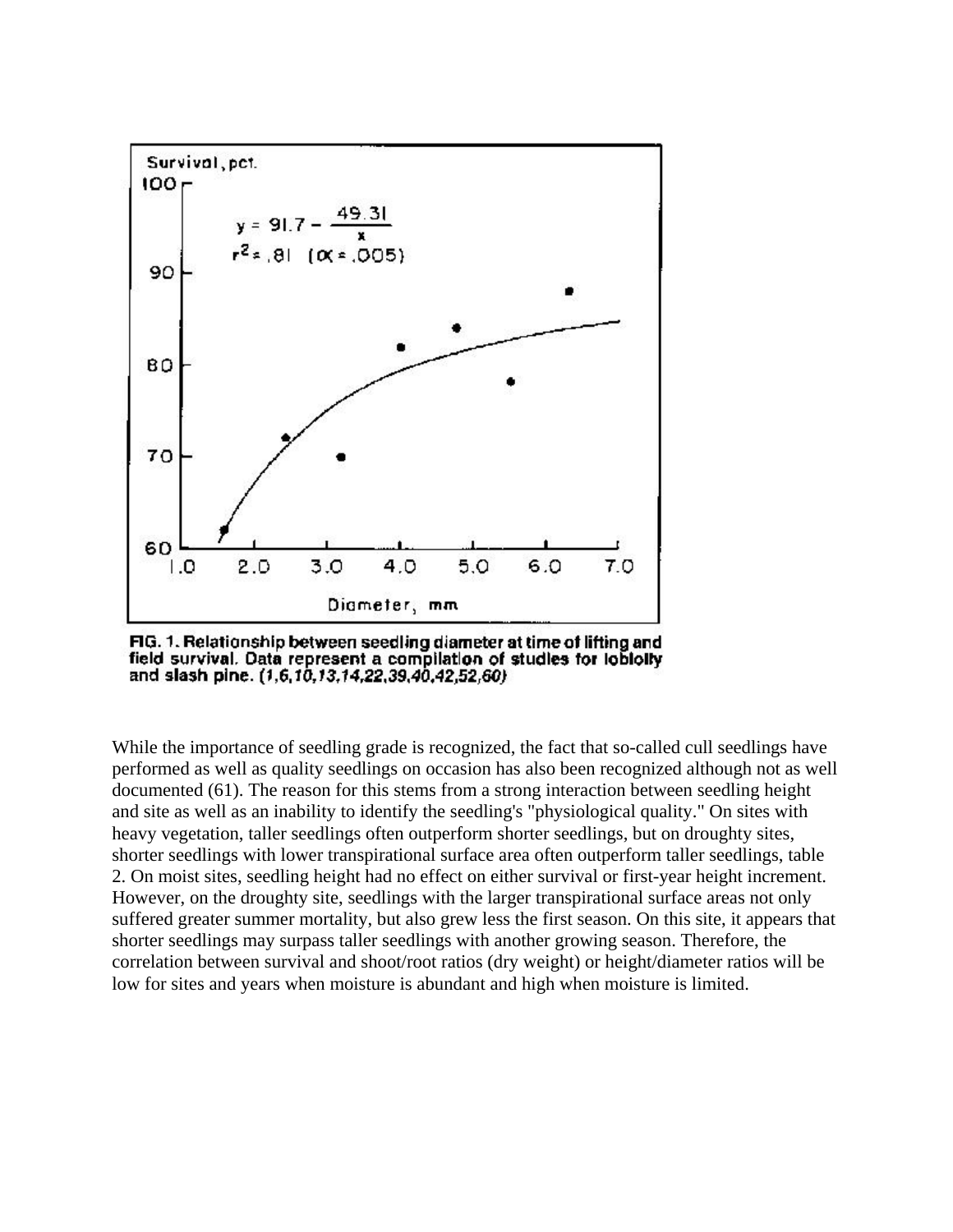

**FIG. 2. Relationship between seedling grade at time of planting and field survival and growth 10 to 34 years later. Represents a compilation of data for loblolly and slash pine for studies: 30-34 years old (62); 15 years old** *(44);* **13 years old (6); 13 years old (48); and 1 0 years old (21).** 

Wakeley (61) stated that no test had been developed to identify the physiological qualities of southern pine seedlings in advance of planting (61). Research during the past 30 years has progressed little in this regard. Seedling quality reflects the integration of a multitude of physiological and morphological characteristics. Taken in mass, seedling quality attributes such as root growth potential, height/diameter ratio, root weight, root starch concentration, leaf osmotic potential, mitotic index, root specific gravity, diameter, height, impedance ratio, chilling hours, mycorrhizal index, and shoot/root ratio (dry weight) may ultimately determine seedling performance. However, considering the complexity of the seedling, the planting site, and seedling-site interactions, a single factor for grading seedling quality may never be fully satisfactory (38).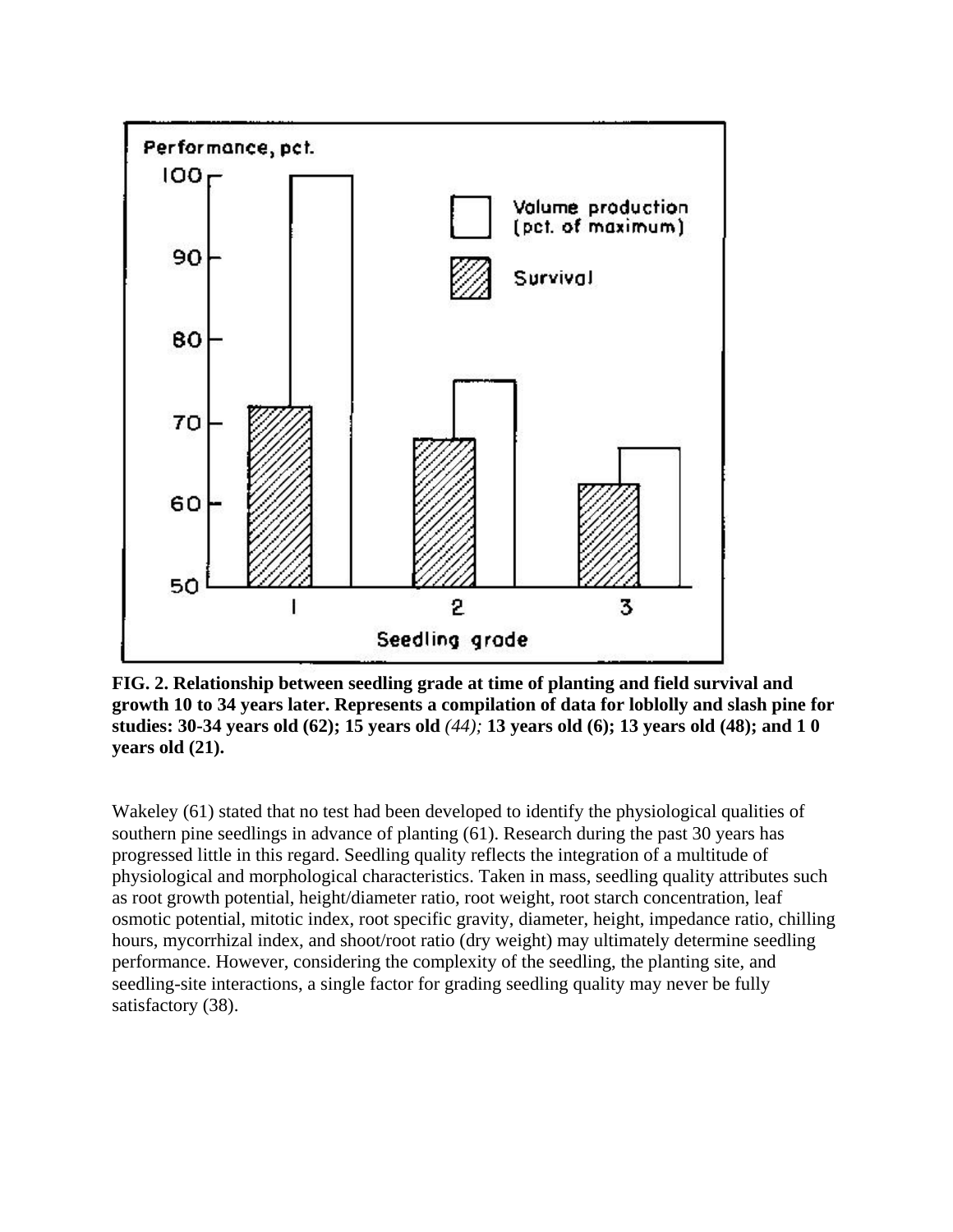| Initial seedling |         |                             |          |                  | Site classification |                  |              |                  |
|------------------|---------|-----------------------------|----------|------------------|---------------------|------------------|--------------|------------------|
|                  |         | Height<br>diameter<br>ratio | Wet      |                  | Mesic               |                  | Droughty     |                  |
| Height           | Caliper |                             | Survival | Height<br>growth | Survival            | growth<br>Height | Survival     | growth<br>Height |
| ĉ                | mar     |                             | Pet.     | ŝ                | Pet.                | CO.              | $P_{\rm GL}$ |                  |
|                  |         |                             |          |                  |                     |                  |              | ξů               |
| ក្នុង            |         | និទ្ធិន                     |          |                  |                     |                  |              |                  |
|                  | $w \in$ |                             |          |                  |                     |                  |              |                  |
|                  |         |                             | 38£      | ล 31<br>ล 31 ม   | SS\$                | ក្ខក             | 法근실          | $\frac{16}{12}$  |

| er Here in 1<br>l<br>$\ddot{\cdot}$<br><b>Contract Contract Contract</b>          |                                                                                              |
|-----------------------------------------------------------------------------------|----------------------------------------------------------------------------------------------|
| $\sim$ 1.0 $\sim$ 1.0 $\sim$                                                      |                                                                                              |
|                                                                                   |                                                                                              |
|                                                                                   |                                                                                              |
|                                                                                   |                                                                                              |
|                                                                                   |                                                                                              |
|                                                                                   | ׅ֖֖֖֖֧֪ׅ֖֖֧֧֪֪ׅ֖֧ׅ֧֪ׅ֖֧֧֪ׅ֧ׅ֧֪֪ׅ֧֪֧֚֚֚֚֚֚֚֚֚֚֚֚֚֚֚֚֚֚֚֚֚֚֚֚֚֚֚֚֬֡֡֡֡֡֡֬֡֡֬֝֬֝֓֞֡֡֬֝֓֞֞֝֬֝֬֞֝ |
| $\frac{1}{2}$<br>i<br>I                                                           |                                                                                              |
|                                                                                   |                                                                                              |
|                                                                                   |                                                                                              |
|                                                                                   |                                                                                              |
|                                                                                   |                                                                                              |
| ׇׇׇ֧֧֖֖֧֪ׅ֧֧֖֧֧֧֧֧֧֧֧֡֓֓֝֓֓֝֬֝֓֝֬֓֝֬֝֬֝֬֓֝֬<br>֧֧֧֪֧֧֧֪֪֪֪֪֪֪֪֧֧֧֩֩֩֩֓֩֓<br>֧֧֪֪֧ |                                                                                              |
|                                                                                   |                                                                                              |
|                                                                                   |                                                                                              |
|                                                                                   |                                                                                              |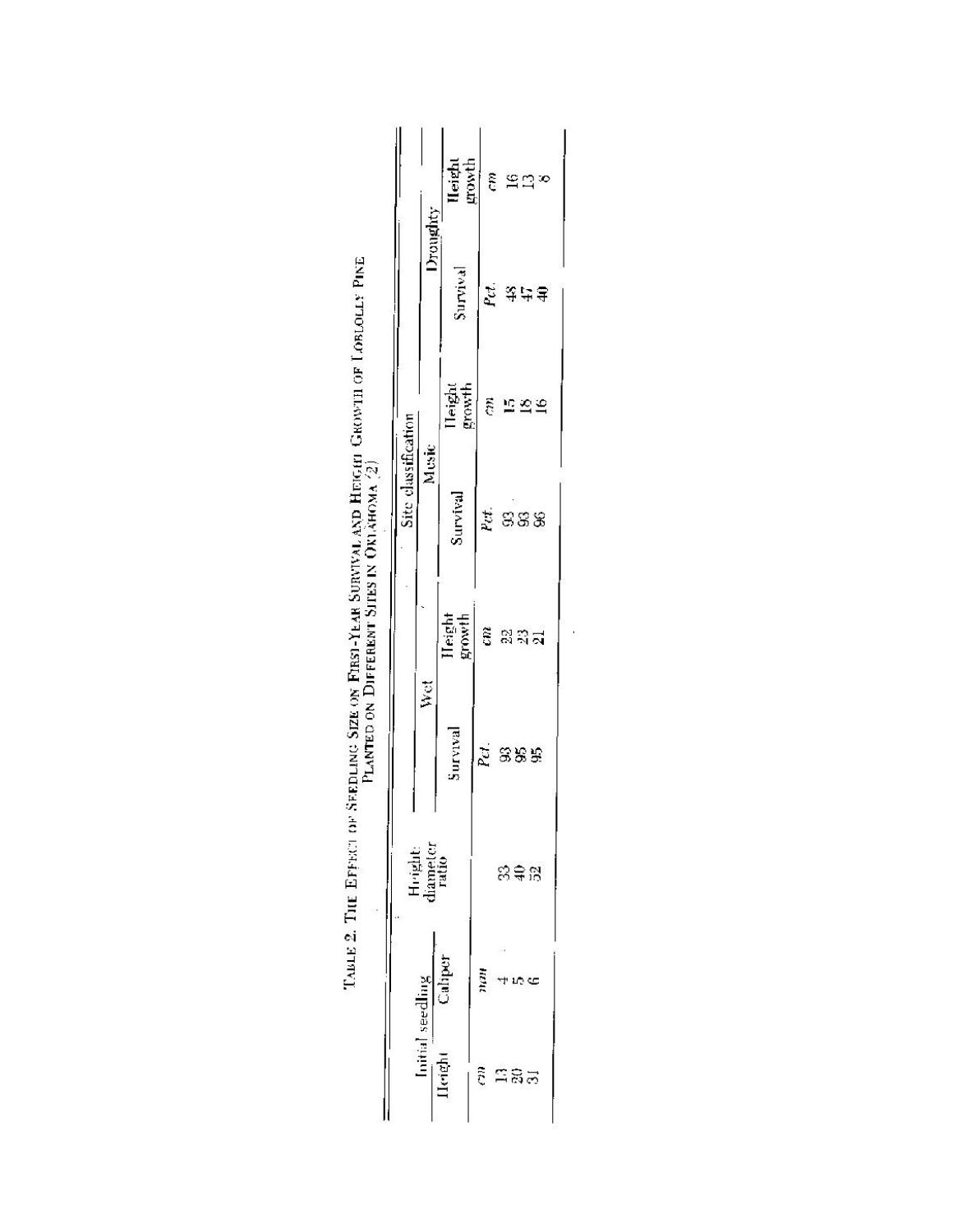# **SEEDLING HANDLING**

Several factors can alter the quality of seedlings produced in the nursery. These include planting date, storage, and handling. Some factors are beyond the nurseryman's control and therefore must also be of concern to the reforestation forester.



**planting date and subsequent performance of bareroot seedlings.** 

# **Planting Date**

Historically, most southern foresters consider the "prime" planting season to be from mid-December to mid-March or the first of April. Planting during this time generally ensures high survival and growth, figure 3. Early planting (prior to December 15) is usually riskier for survival, but height growth is usually greater. For late planting (after march 15), survival can equal that for early planting, but growth is reduced due to the shortened growing season.

*Freshly lifted seedlings.* Wakeley (61) demonstrated the effect of planting date on first-year survival of major southern pine species. Survival was near 90 percent for freshly lifted seedlings planted between November 9 and March 1. Dierauf (12) examined early and late planting of loblolly pine seedlings in Virginia over 3 years and reported similar findings, table 3. After three growing seasons, survival of early planted seedlings was lower I year, but height growth was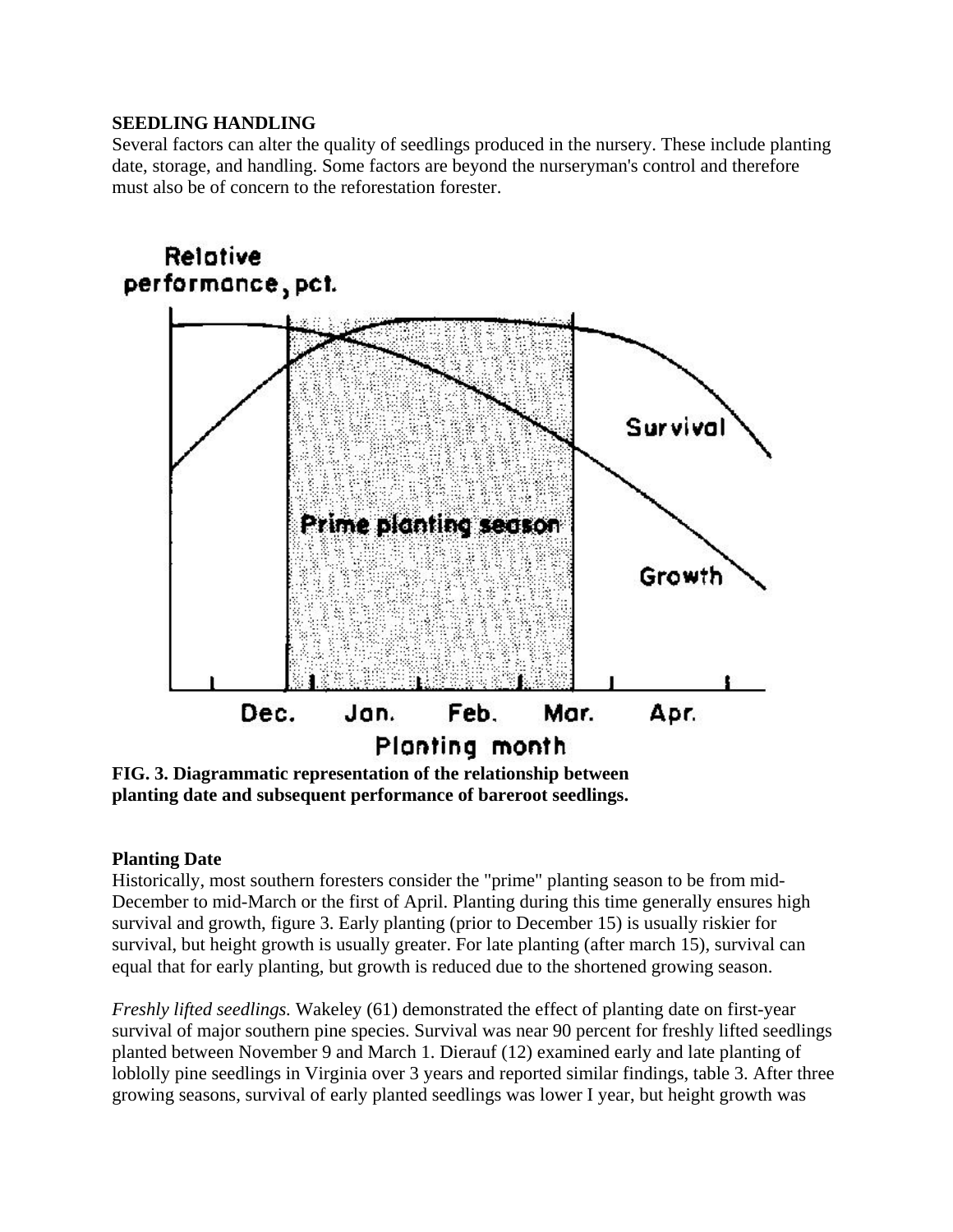greater for early plantings for all 3 years. Mexal and Morris (31) found similar results, table 4. November plantings can prove successful when compared to March or April planting. There are operations in Georgia (20) and Florida that routinely successfully plant wet sites as early as the end of October.

For early planting to be successful, soil moisture must be adequate at time of planting and the coming winter must not be too severe. For example, Bilan (5) reported that loblolly seedlings planted in east Texas on November 11 had twice the root growth of seedlings planted in January. During this period, soil moisture was adequate and the daily minimum temperature was often above O'C. Bilan stated that, "Since pines with well developed root systems have a much better chance to survive dry spells than do the pines with superficial root systems, an early planting is recommended particularly for regions experiencing late spring or early summer droughts." However, the advantage of early planting will be less in regions where severe freezing temperatures are more common. In Virginia, Dierauf (15) stated that seedlings planted after the worst of the winter weather is over may have a higher chance of survival than seedlings planted in December. During severe winters, seedlings planted on cleared sites in December would be subjected to desiccation resulting from frozen ground and exposure to high winds.

| Lifting and                                | 1971         |               | 1972      |                 | 1973                                            |              |
|--------------------------------------------|--------------|---------------|-----------|-----------------|-------------------------------------------------|--------------|
| planting date                              |              |               |           |                 | Survival Height Survival Height Survival Height |              |
|                                            | Pct.         | m             | Pet.      | w               | Pct.                                            | m            |
| November $1, \ldots, \ldots$<br>March $15$ | $77*$<br>96. | 1.65<br>1.58. | 92<br>92. | $1.58*$<br>1.34 | 88*<br>73.                                      | $85*$<br>.64 |

TABLE 3. SURVIVAL AND HEIGHT AFTER THEEE. CROWING SEASONS IN VIRGINIA (12)

\*Indicates differences are significant at the 1 percent level.

#### TABLE 4. THE EFFECT OF PLANTING DATE ON SURVIVAL AND HEIGHT TWO YEARS AFTER PLANTING (31)

| Location              | Lifting date | Planting date  | Survival | Height |
|-----------------------|--------------|----------------|----------|--------|
|                       |              |                | Pet.     | m      |
| Alabama October       |              | October        | 53       | 0.58   |
|                       | November     | November       | 1,4      | - 79   |
|                       | January      | <b>January</b> | 75       | .81    |
|                       | November     | <b>January</b> | 69       | .96    |
|                       | March        | April          | 46       | .53    |
| Arkansas  November    |              | November       | 76       | .79    |
|                       | ∫anuary      | January        | 77       | .74    |
|                       | March        | March          | 78       | . 76   |
|                       | November     | jannary        | 50       | .70    |
| N. Carolina  November |              | November       | 97       | 1.24   |
|                       | anuary       | January        | 96       | 1.10   |
|                       | November     | ]anuary        | 95       | 1.01   |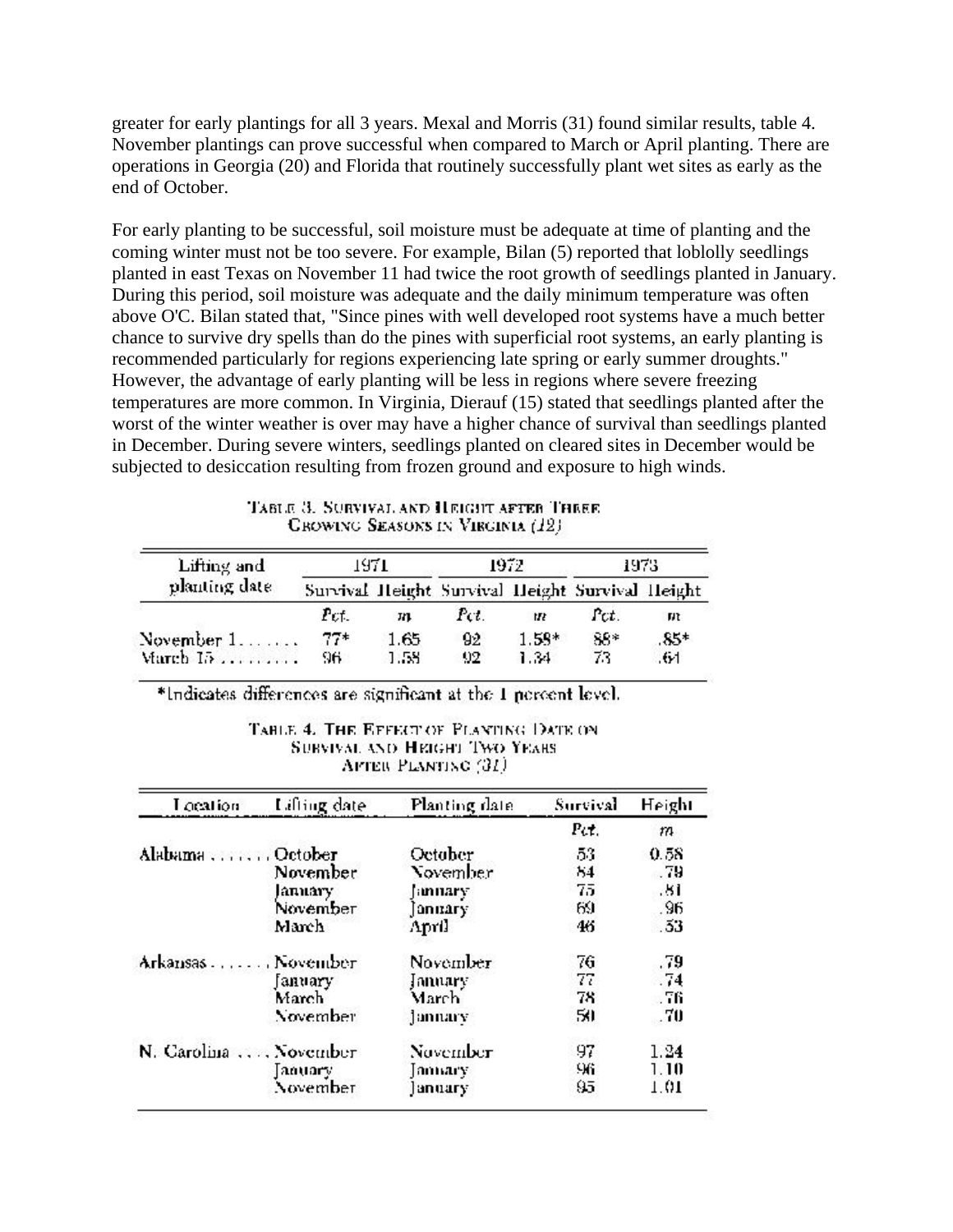Successful planting outside the prime planting season can vary with seed source (4). One progeny survived transplanting regardless of timing (December 13 to June 3). However, two other progenies could not be successfully planted until after January 27, and one had to be planted before June 3. This illustrates the importance of understanding seed lots used in regeneration. Some lots may have a broad planting season while others may have a relatively narrow season. This can be an important consideration if the regeneration forester wishes to extend the planting season. Many foresters are already utilizing the late season, but few have considered the early season. Management plans should consider both seasons to ensure completion of planned regeneration activities. However, the forester should implement research results slowly since results from one region, or one climatic year, may not be reproducible somewhere else or in another year. Technology transfer should occur gradually to maximize gains with minimum losses.

*Stored seedlings.* Storage of seedlings at temperatures from I'C o 3'C is a necessary "evil" and should be used judiciously. The success of cool storage is dependent on several factors, including seed source and length of chilling before lifting (18,19). For example, two seed sources from Arkansas and Oklahoma differ dramatically in their cool-storage capabilities, figure 4. The more northern source (McCurtain County, Oklahoma) is less sensitive to periods f storage than the southerly source (Polk County, Texas). Both sources stored well after receiving chilling through December, but the northern source was affected less by storage prior to a December 13 lifting date. For greatest success, storage of seedlings would be minimized until the chilling-hour requirement for that source has been reached. Weyerhaeuser Co. currently stamps seedling bags with an expiration date dependent upon the date led and the number of chilling hours accrued. If loblolly seedlings are not planted shortly after lifting, then the seedling "quality," is a function of the chilling hours received. Failure to monitor chilling hours can result in reduced seedling survival, especially for years with warm fall weather. The fall of 1982 was unusually warm d losses from one nursery (apparently associated with long storage of seedlings with insufficient chilling) exceeded \$220,000 (37). For those nurseries that must store seedlings, monitoring chilling hours and storing accordingly will improve quality.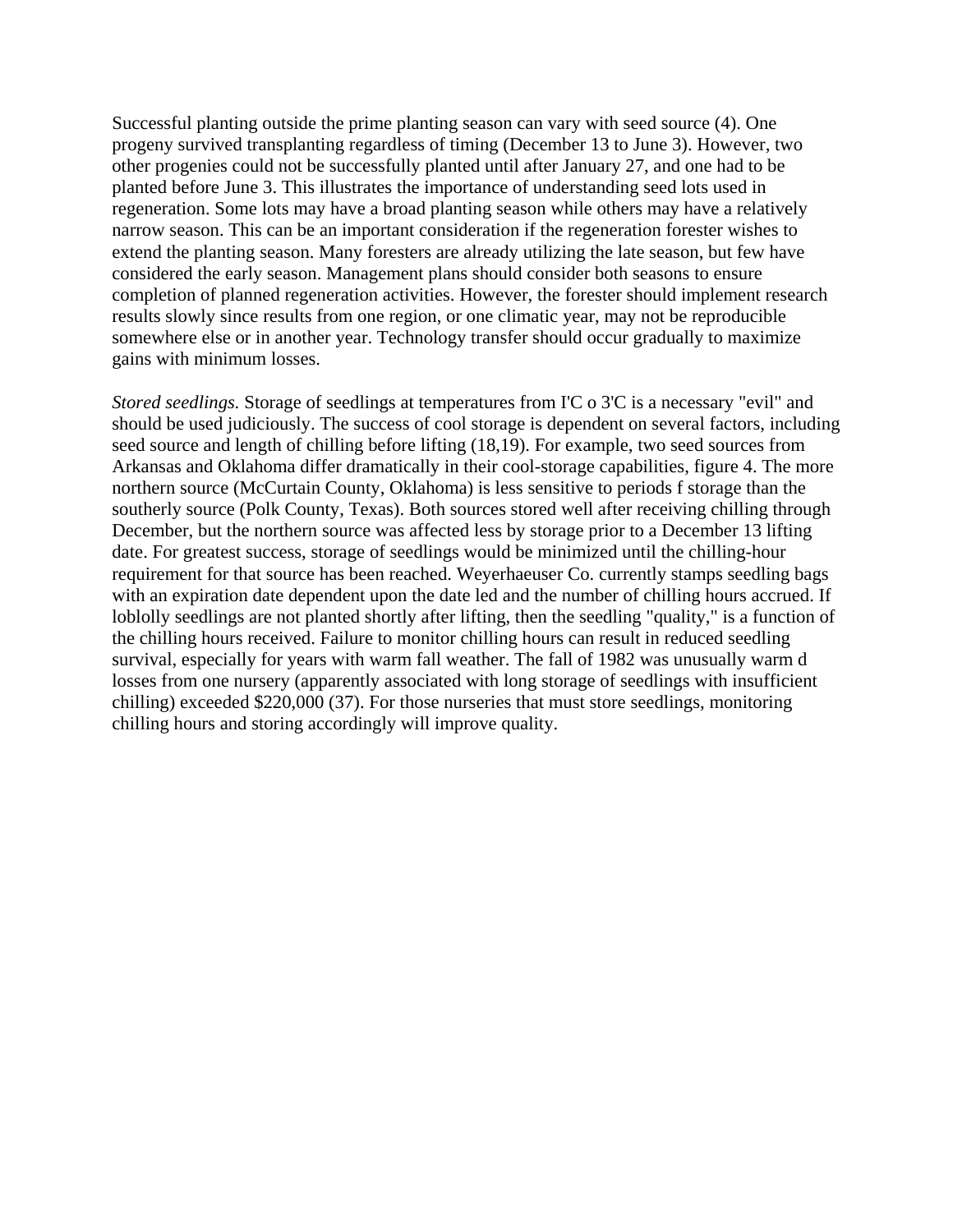

Δ

**FIG. 4. The effect of lifting date and time in storage on survival of two seed sources outplant4id in Arkansas (from Dunlap and Mexal, unpublished).** 

Lifting date

**Planting quality***.* Many seedlings in the South are planted by hand. However, it is generally believed that machine planted seedlings perform better than hand planted seedlings. This could be a result of the machine being able to prepare a deeper planting hole as well as a more uniform seedling placement and soil packing, with less root exposure. In addition, machines do not tire and planting consistency at the end of the day should be the same as at the beginning. In one comparison, mean survival was 20 percent higher for sand pine seedlings planted by machine compared to dibble-bar (28). However, skips resulting from machine planting can average above 10 percent (20), and in some plantings can range as high as 20 to 30 percent (71).

Survey data from one company in Alabama suggest that supervision and speed of hand planting can affect seedling survival (34). For two planting seasons, company crews (paid by the hour) averaged 87 percent survival while contract crews (paid by the seedling) averaged only 81 percent survival. Seedlings planted with maximum care averaged 92 percent survival. Obviously, planting quality is directly proportional to the quality of supervision.

Factors such as available soil moisture, competing vegetation, planting depth, and quality of planting can strongly influence seedling performance. For example, for sand pine seedlings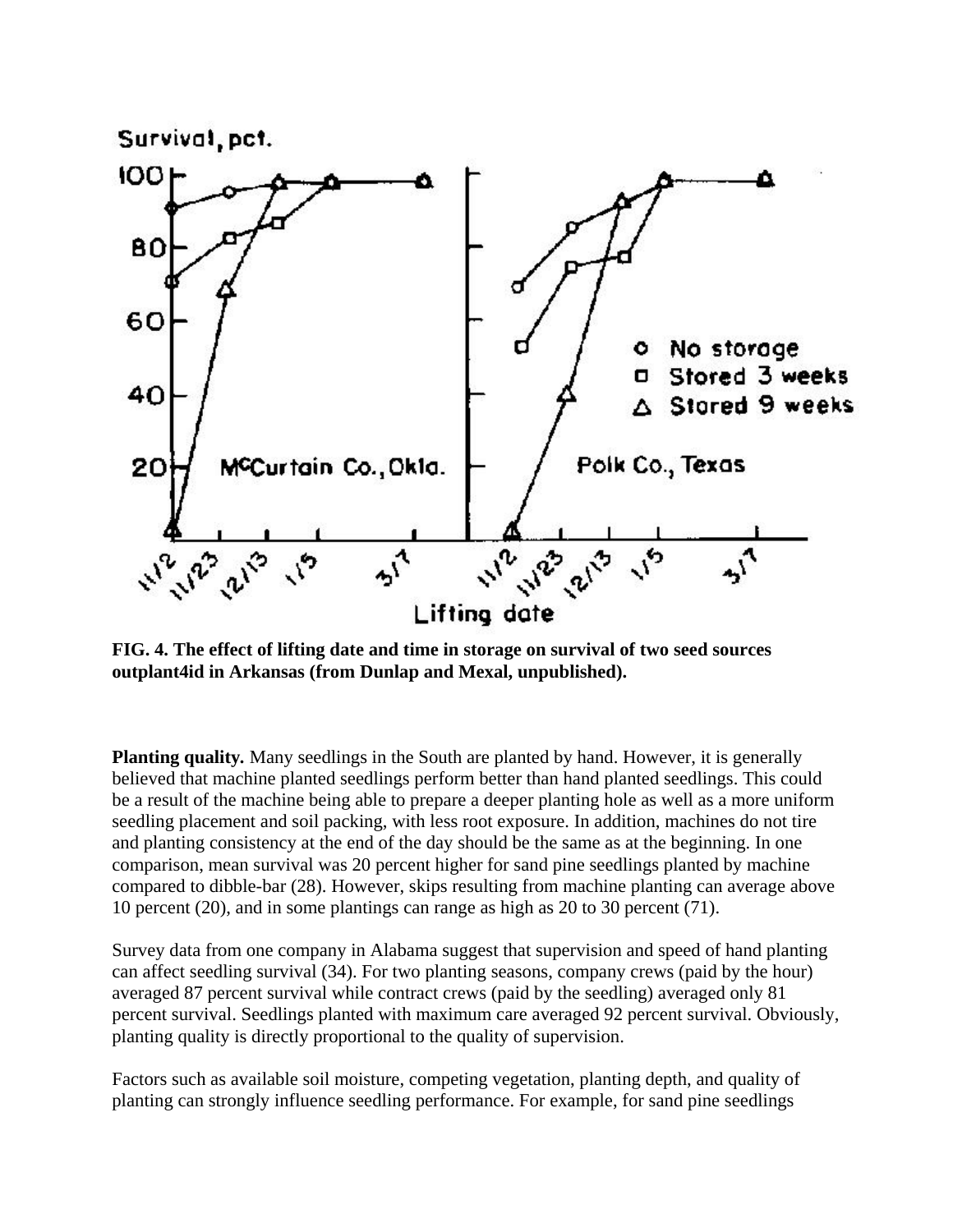stored **in** unrefrigerated sheds, survival is dependent upon time in storage and level of weed competition, figure 5. For planting on prepared sites, seedlings could be stored unrefrigerated for 8 days with little loss in survival. However, on wooded sites survival was almost 30 percentage points lower for stored trees. Apparently, storage for 8 days reduced the vigor of seedlings to the point that they were unable to compete with established vegetation.

Planting quality can be influenced by seedling handling and exposure, planting depth, j-rooting, and root twirling. No matter how slight, mistreatment of the seedling can result in significant volume loss at the end of rotation. Mullin (35) reported red pine stand volumes were reduced 14 percent after 20 years simply by a change in planting crews, which infers a change in quality. Mexal et *al. (32)* found a loss of up to 1 meter of site index (S - I- 25) due to poor planting. The loss of site index was most pronounced on lower site lands. This is to be expected because moisture is limiting on these sites much of the year and root deformation compounds the problem.



**FIG. 5. The effect of unrefrigerated storage on survival of Ocala sand pine planted on two sites on January 21 (9).**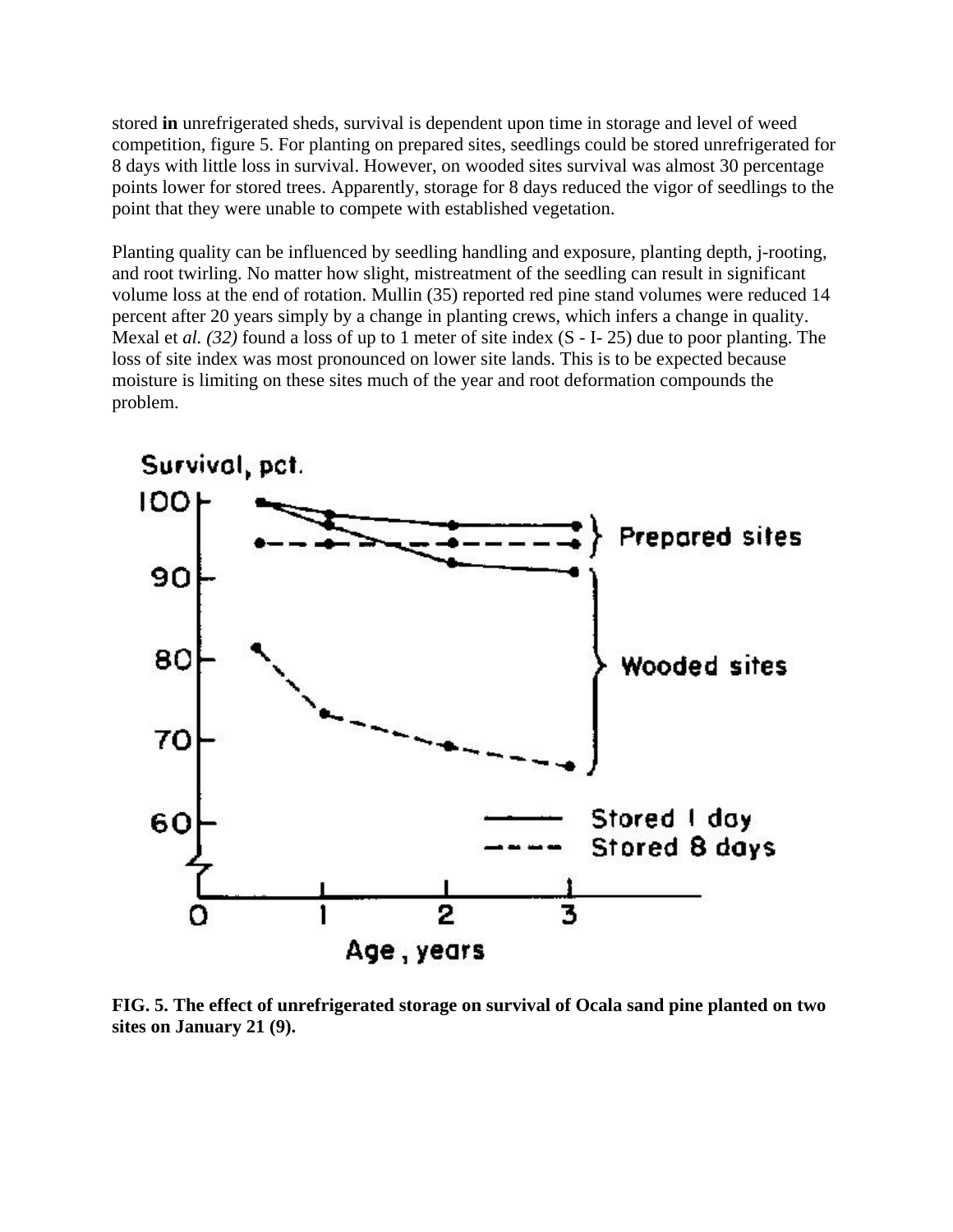Much root deformation can be explained by deep planting in a shallow planting hole. Tree planters tend to plant deep without considering either the length of the dibble bar or the length of the taproot. In addition, making a sufficiently deep planting hole to avoid root deformation usually requires more time and results in a reduction of pay for planters paid by number of seedlings planted. Planting seedlings to a standard depth would alleviate much deformation. However, this recommendation should not be rigid. Deep planting without deformation can be advantageous, figure 6. Seedlings should be planted as deep as a dibble bar will allow on droughty soils to ensure high survival and growth, but on heavier soils or soils that drain slowly, deep planting decreases survival accompanied by a concomitant loss of height advantage (27). Sands or loams can be planted deep (half of stem buried), but clay-loams or heavier soils should be planted only 2-3 centimeters above the root collar (43). Planting too shallow, of course, can be detrimental. A survey of operational plantings found shallow planting to be correlated with reduced survival in three out of four operational districts (72).

It is doubtful that desirable traits of a quality loblolly pine seedling will be the same throughout the South. Traits that result in high survival and rapid growth may vary by region, site, and planting method. For example, seedlings planted in drought-prone Texas will require a genotype adapted to the area as well as a short seedling with a low height/diameter ratio. Seedlings planted in the Coastal Plain of North Carolina could be taller and perform as well as higher quality seedlings due to lower average water deficits. Seedlings produced in Virginia may need to withstand long-term cold storage due to weather related delays in planting, whereas seedlings in Florida may need to be planted rapidly due to an inability to store well for most years. On Coastal Plain sites that are easy to plant, a Grade I seedling may be desirable for planting either by machine or by hand. However, Grade 2 seedlings may be preferred for hand planting on sites with fine textures in the Piedmont where deep dibble holes are difficult to make.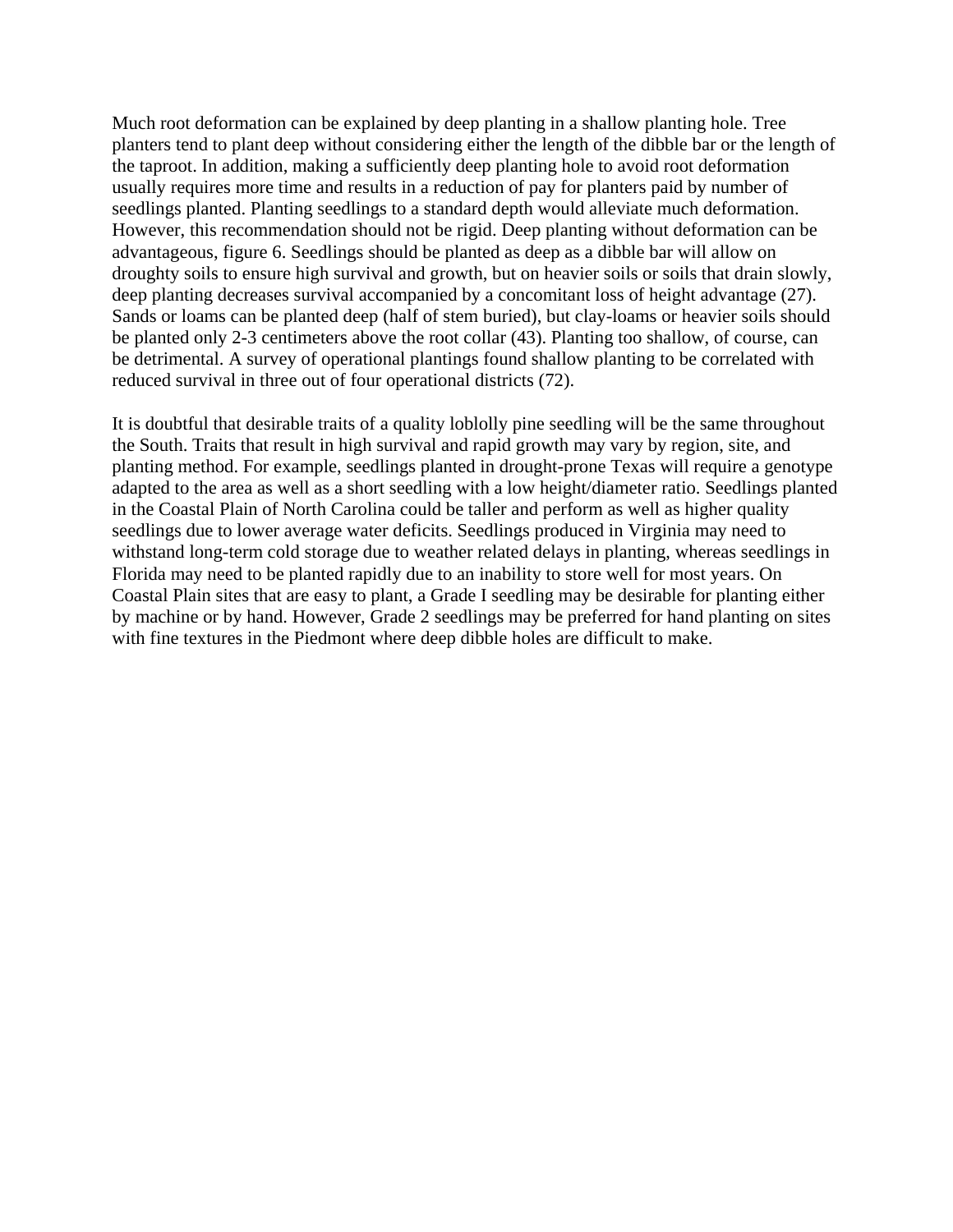

**FIG. 6. Effect of planting depth on survival of southern pine seedlings. Sand to sandy-loam (27) -Grade 2 seedlings; well drained clay (43); poorly drained clay (53); poorly drained silt (53).** 

Most nursery managers in the South sow for one density with one or two mixed lots from the seed orchard. However, they provide only one or two choices of seedlings for outplanting. If the land base is small and uniform, one type of planting method is used, and planting is confined to the optimum planting season, this may be acceptable. However, if the land base covers a wide range of sites in several geographic provenances, the planting season's extended into the fall, and several types of planting methods and crews are used, then it would be better if the nurserymen could provide a range of seedling types. This can be accomplished by sowing various genotypes and at different densities.

## **NURSERY PRACTICES FOR PRODUCING QUALITY SEEDLINGS**

There are a number of cultural practices available to the nurseryman who wishes to improve the quality of his nursery stock. However, some practices may increase production costs and therefore should be prescribed according to region, site, and planting method. When choosing cultural practices, the nurseryman must weigh the economics and the anticipated survival and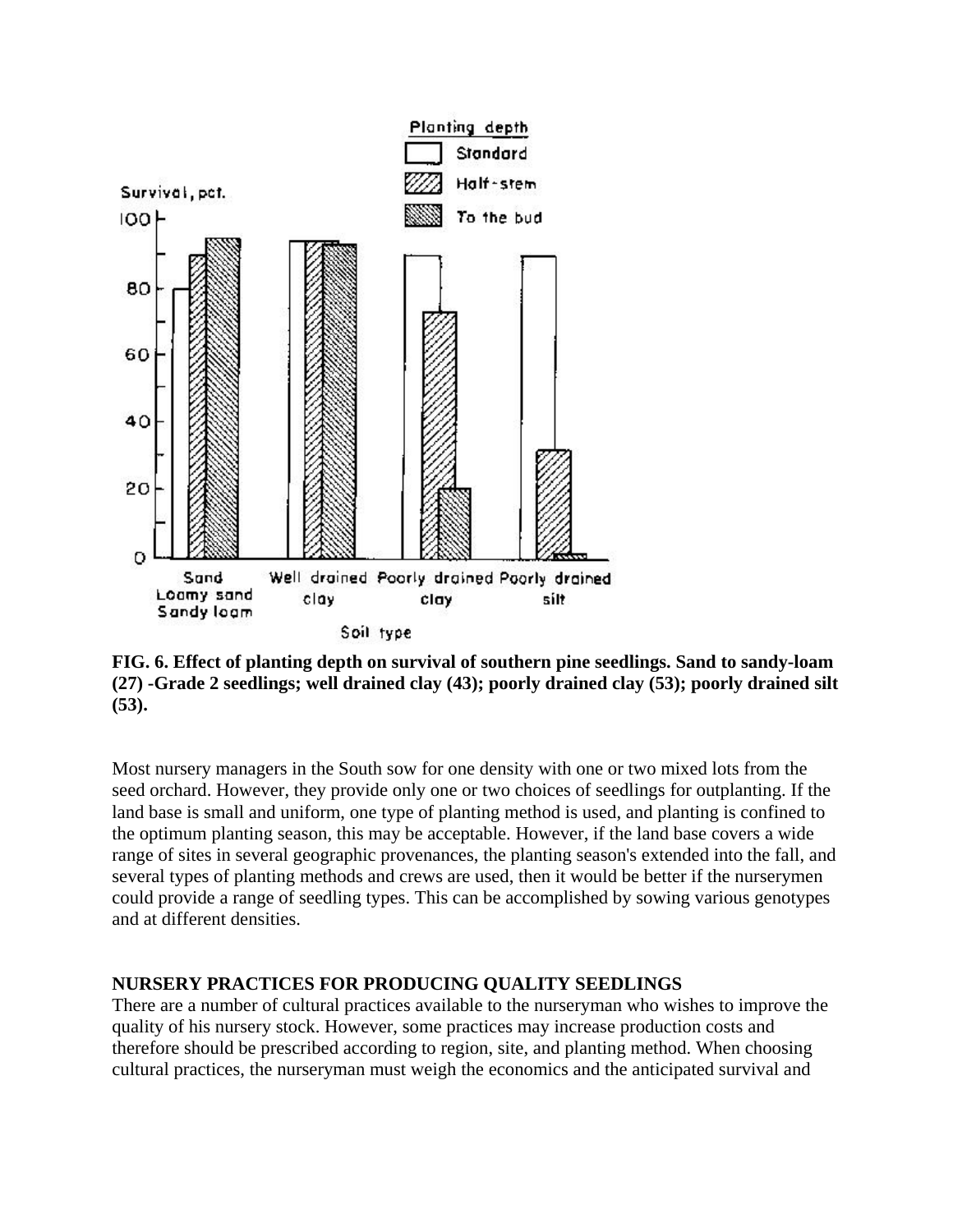volume growth of each treatment. It should be remembered that cheap and inexpensive are Dot necessarily synonymous when the entire cycle of a plantation is considered.

## **Handling Seed to Produce Uniform Seedlings**

A goal of nurserymen is to produce a uniform crop of seedlings. However, a broad range of seedling morphologies is usually produced which often includes a number of cull seedlings. This is largely a result of uneven seed germination. Seed that are the first to germinate usually produce seedlings with the largest diameters, while culls usually arise from seed that germinate last. Therefore, the diameter distribution will be narrow for seed that germinate over a short period (a few days) and wide for seed germinating over several weeks. Seed handling is the major facto, that determines the length of time for germination to occur.

There are several practices that will help reduce the production of cull seedlings and narrow the distribution of diameters produced. Sowing empty seed along with full seed will cause many seedlings to grow closer to one another than need be. With loblolly pine, this can be avoided b soaking seed in water and removing the "empty seed" that float. Sowing seed with high germination rates (greater than 95 percent) will help produce uniform seedlings.

Sizing seed is important to produce uniform seedlings. In general, large seed germinate more quickly than small seed and thus produce larger seedlings (16). Sowing by seed size therefore results in more uniform germination.

Nurserymen quickly realized the importance of seed stratification for producing uniform seedlings. For species like loblolly pine, stratification can reduce the period required for germination by approximately three-fourths (3). The length of stratification can determine how rapidly emergence occurs.

Improper covering of seed during sowing can result in an erratic stand of seedlings. If a mulch is used, a uniform application depth is desired. Too sparse or too deep a covering can affect seedling emergence and growth. If no mulch is used, seed should be sown at a uniform soil depth.

Sowing by family will also increase seedling uniformity. Wasser (64) showed that seed from different families can germinate at differing rates. Subsequently, seed from a slow germinating family developed into seedlings with smaller diameter when sown in mixed lots. Average seedling diameter was more uniform when seed were sown by family.

Precision sowing of seed will increase seedling uniformity. Various sowers currently used in forest nurseries are not precision but are actually drills that often distribute seed in clumps. Cull seedlings can often arise from seed sown too close together. Precision sowers have been developed that will sow one seed at a time. This reduces clumping of seed and results in a reduction in the production of culls. One study from New Zealand reported that seedlings resulting from precision sowings produce higher initial volume when outplanted (57).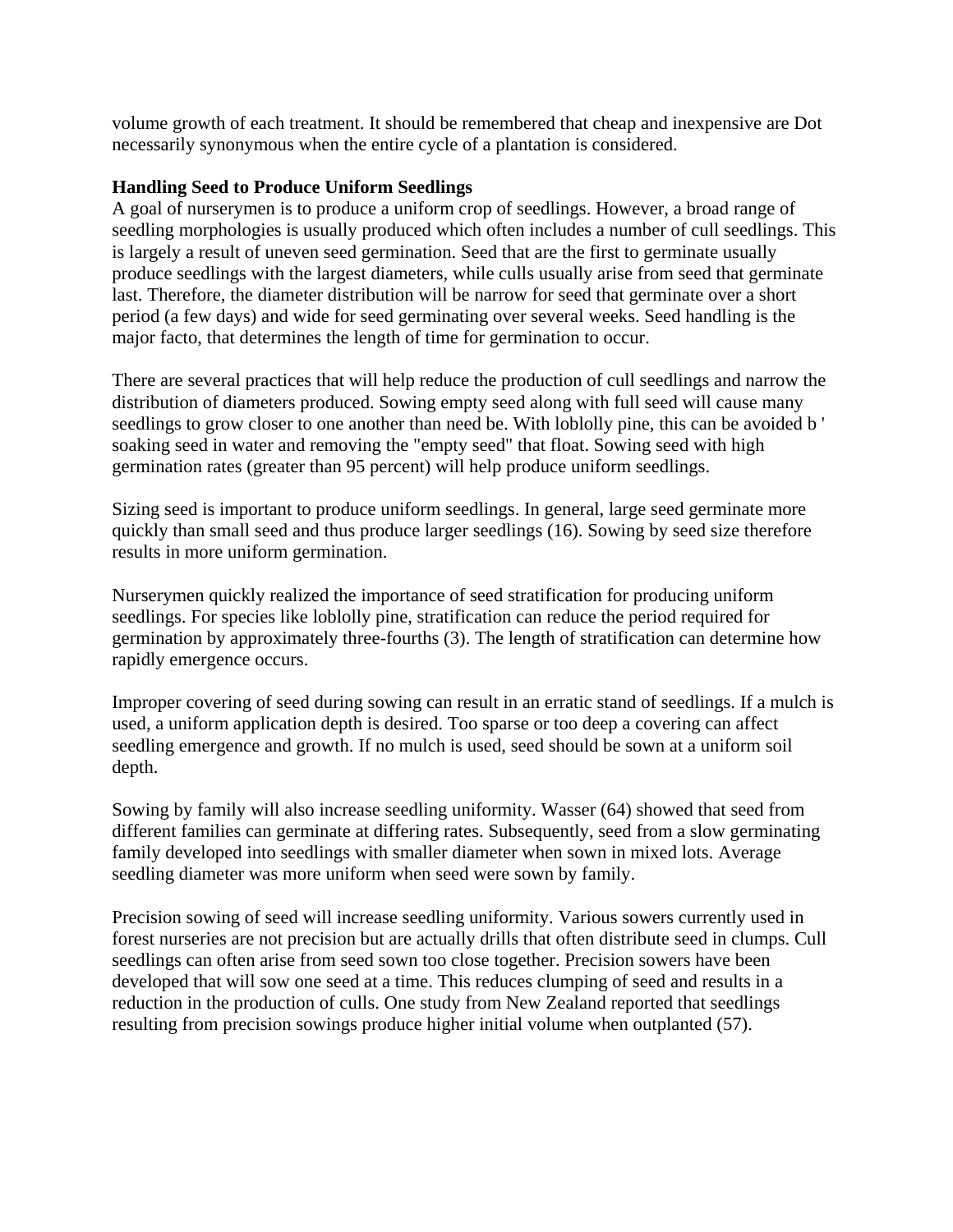## **Practices for Producing Heavy Root Systems and Large Diameters**

A goal of nurserymen is to produce seedlings with large diameters and heavy root systems. If properly planted, such seedlings will often outperform smaller seedlings of equal height.

Competition for water, light, and nutrients by weeds can greatly affect seedling morphology. Therefore, to produce large-diameter seedlings, the nurseryman must keep weed populations under control. This can be achieved with use of integrated weed control practices in combination with selective herbicides  $(45)$ .

High soil bulk density will inhibit seedling root growth (33,73,23). Mitchell et al. (33) have shown that root mass of loblolly pine in a sandy loam soil can be reduced by 23 percent when bulk density is increased from 1.2 to 1.6 grains per cubic centimeter. To help avoid compacting the soil, nurserymen should avoid working the soil when wet and should keep tractor paths confined to the alleyways. Subsoiling, wrenching, and incorporation of organic matter can help reduce soil bulk density. Brown and Pokorny (8) have shown that bulk density can be decreased by 0.3 gram per cubic centimeter when 5 centimeters of pine bark is incorporated into the top 15 centimeters of soil.

Spacing between seedlings is another major factor influencing seedling morphology. Seedlings grown close together (at high densities) often have small diameters and light root systems. Optimum seedling spacing is dependent on desired seedling diameter, fertilization, soil moisture, drill spacing, date of sowing, and economics. In New Zealand, 5-centimeter spacings have proven desirable with "single" 13-centimeter drills. Mexal (30) suggests an optimum growing space per seedling of 50 square centimeters for loblolly pine (and prefers offset "double" drills with 5. 1-centimeter minimum distance between seedlings).

Early sowing will result in increased seedling diameters. In the past when fertilization was practiced less, nurserymen often sowed early. In 1957, sowing by the middle of April was considered late for nurseries in Florida and Georgia (I 7). At the Ashe Nursery in Mississippi, loblolly pine was sown from March 23 to 28 in 1966 (as compared to April 25 to May 6 in 1983). Currently, the Tilghman Nursery in South Carolina routinely sows in March. However, to keep seedlings from growing too tall, many nurserymen have delayed sowing until the middle of April or the first of May. While sowing late may limit height growth, it also adversely affects seedling biomass. Data from Georgia (46) indicate that for each day sowing is delayed, a 1. 2 percent decrease in seedling weight occurs by mid-winter. When height growth is controlled by other means, sowing early can help reduce the production of cull seedlings.

Monitoring soil fertility and making proper fertilizer and organic matter additions are essential if quality seedlings are to be produced on a continuing basis. Inadequate fertilization can result in undersized seedlings while overfertilization of certain elements can produce toxicity symptoms. Wide fluctuations in soil acidity levels and soil nutrient levels can be avoided by evaluating changes in soil nutrient values over time. A soil testing program for forest nurseries in the Southern Coastal Plain has been established to help nurserymen with fertility management of their soils (47).

An interaction between seed spacing and nitrogen fertilization exists. The lower the density or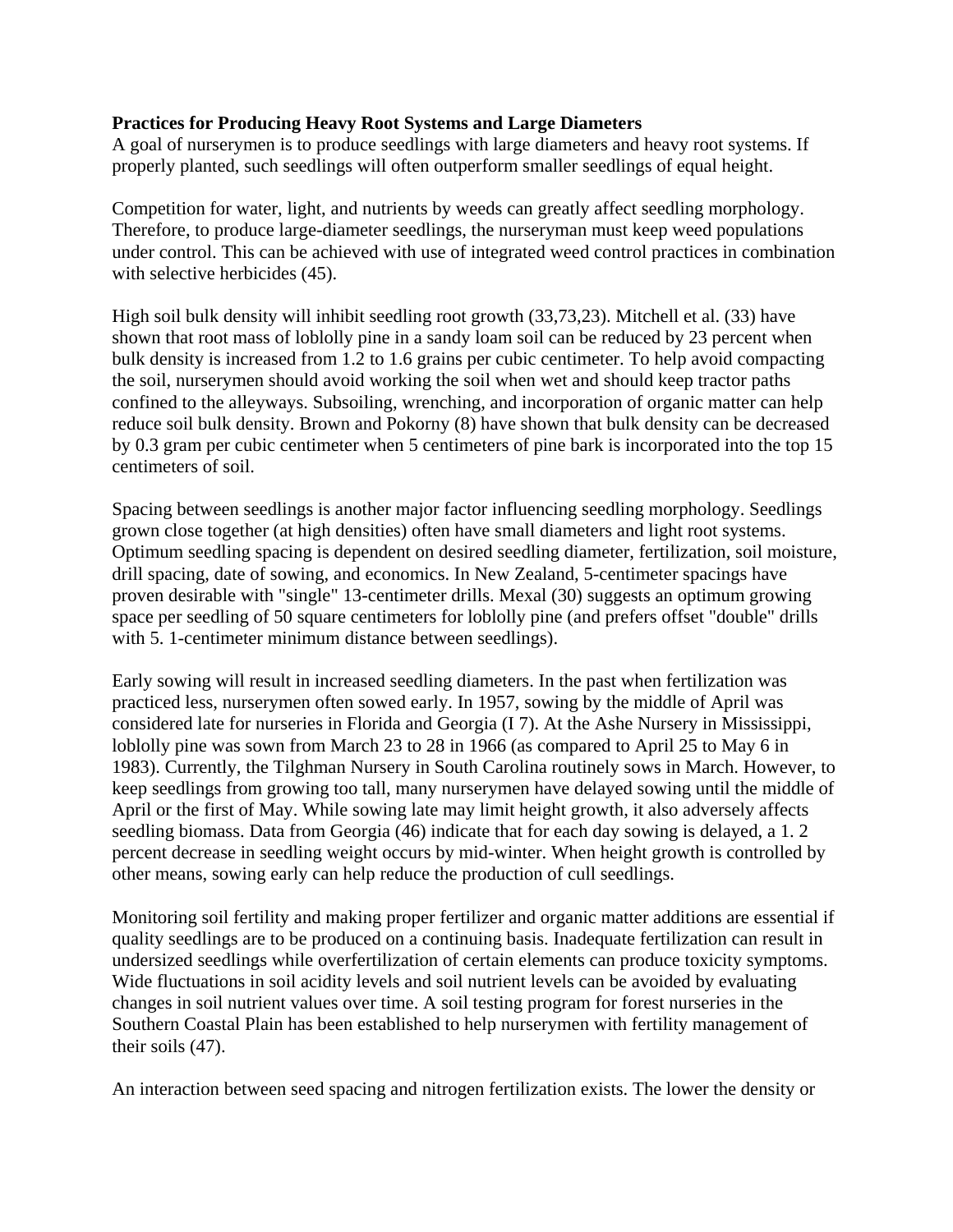the greater the nitrogen per plant, the larger the seedling. In general, seedlings grown at close spacings respond proportionately more to nitrogen fertilization than seedlings grown at wider spacings. Switzer and Nelson (54) found that maximum yield for loblolly pine (in terms of the percentage of seedlings with root collars greater than 3 millimeters) could be achieved with an application of about 160 milligrams of N per plant.

Early formation of mycorrhizae is important if seedlings are to benefit from fertilization. This can be especially important for new nurseries or new seedbeds where pine seedlings are grown for the first time. Even with high levels of N, P, K, and Ca in the soil, loblolly pine seedlings in noninfested fumigated soil may not grow appreciably until ectomycorrhizae form (26). Since mycorrhizae can have an important impact on both seedling size and subsequent outplanting performance, nurserymen should be aware of practices that may adversely affect the formation of mycorrhizae (25,41,49).

If the planting site is adverse, then the species of mycorrhizal symbiont can be important. When planted on coal spoils, seedlings inoculated with *Pisolithus tinctorius* (Pers.) Coker and Couch have performed better than seedlings with other naturally occurring ectomycorrhizal fungi (24,63). Techniques involving fumigation, inoculation, and fertilization have been developed for tailoring seedlings with this fungal symbiont (11).

Diameter growth of seedlings can be inhibited by extended periods of anaerobic soil conditions. To avoid such conditions, nurserymen should not allow the soil to remain in a saturated condition. Nurserymen can help prevent this from occurring by

keeping infiltration rates adequate (above 8 centimeters per hour) and by not over-irrigating. Infiltration rates will be low in areas with high bulk density, plow pans, high water tables, and high silt or clay content. Some root diseases are more likely to occur **in** areas with poor infiltration.

Control of root diseases is important to the production of quality seedlings. Nurserymen should be aware of the environmental conditions which favor development and the cultural treatments which help prevent development of various diseases. Maintaining an adequate supply of soil organic matter, keeping soil pH levels low, keeping infiltration rates high, using a mulch to keep bed temperatures moderate, and soil fumigation are some cultural treatments that can be used to control diseases (51).

## **Practices for Controlling Seedling Height**

There are three methods commonly used for regulating seedling height: (1) moisture stress; (2) root pruning; and (3) top pruning. Moisture stress can be used to slow terminal elongation. Nurserymen often reduce or stop irrigation of seedlings in August or September in an effort to reduce seedling height growth. Stransky and Wilson (50) found terminal elongation of loblolly pine slowed at 2 bars of soil moisture tension. Unfortunately, rainfall in the fall may thwart the nurseryman's efforts to stress seedlings. Seedling moisture stress may therefore be imposed by root pruning and/or wrenching. One study on loblolly pine indicated a single undercutting and wrenching resulted in a significant improvement in shoot/root ratio as well as a significant improvement in field survival (55).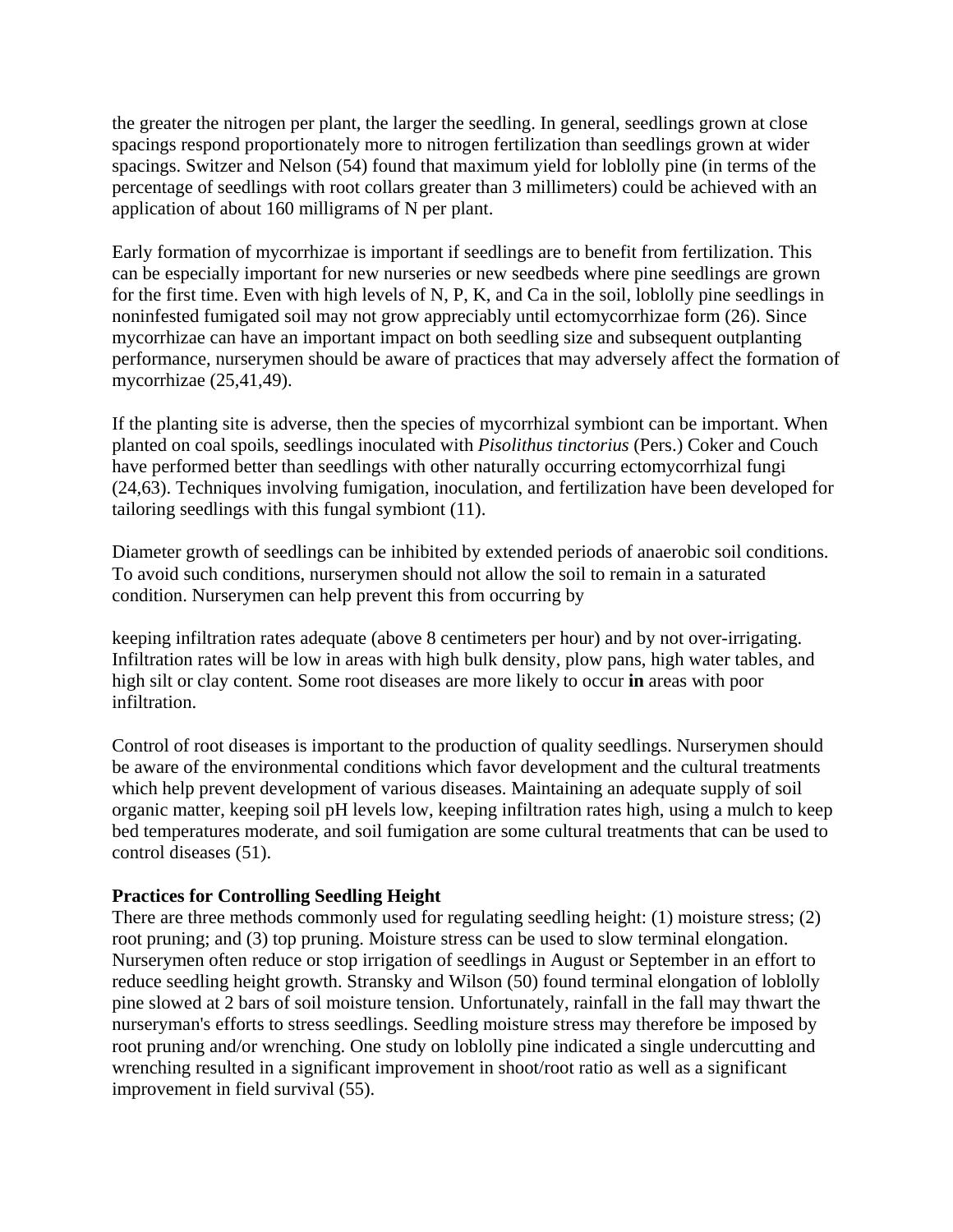For some nurseries with fine-textured soils and poor structure, undercutting or wrenching may be difficult to practice. In addition, height growth at some nurseries may be quite variable (as a result of sowing a mixture of families or when germination is spread over several weeks). Therefore, top pruning of seedlings may be required to keep seedlings from being unbalanced. If top pruned in August and only succulent tissue is cut, seedlings may recover and form new terminal buds by December. However, if top pruning occurs late and woody tissue is cut, a terminal bud may not form and auxiliary buds may develop slowly. Regardless of when top pruning occurs, growth of lateral roots may be reduced as the seedling channels its energies into repairing the severed shoot.

## **OPTIMUM USE OF NURSERY TECHNOLOGY**

There are several technological advances presently available to nursery managers but which are not commonly used. Such advances include computer generated maps for use in land shaping, tile drainage, automatic calibration of pesticide applicators, automatic guidance of tractors, ultralow-volume applications of herbicides, automatic irrigation systems, monitoring of pesticide levels in soil, foliar nutrient analyses, uniform application of lime and fertilizers, containerization, mycorrhizal inoculation, sowing by family, monitoring xylem water potential, use of soil tensiometers, monitoring carbohydrates in roots, continuous recording of weather information, precision sowing, monitoring seed efficiencies, modifying soil chemical and physical properties with organic amendments high in lignin, automatic alignment devices for lateral root pruners, high flotation/low compaction spray equipment, subsoilers, use of microcomputers, monitoring seedling morphology, and monitoring seedling outplanting performance.

There are four basic reasons why various technological advances are not commonly used in forest nurseries. The first is a lack of available data to indicate an economic benefit. For example, purchasing an automatic pesticide calibration unit for \$3,000 may not be justified economically if data on pesticide overuse are not available. The second reason involves technological advancements which are proven to be uneconomical once the data are collected. The third reason deals with operating under budget restraints which do not allow taking advantage of technological advances. Purchasing a precision sower at a 20-million seedling nursery for \$32,000 to improve seed efficiency by 2 percent (and thereby increase annual revenues by \$8,000 by selling an additional 400,000 seedlings at \$20 per thousand) may not be possible if the governmental agency is operating under an austerity budget. The fourth reason involves a lack of education due to insufficient economic analysis. The economic return for practices such as precision sowing and sowing by family are high, but nurserymen and nursery supervisors have often not provided the needed analysis. For example, many nurserymen are presently using much of the sowing technology developed 50 years ago when seed were from wild sources. Today, with the present net value of improved seed worth I cent per seed or more, technological improvements in sowing practices can be easily justified if seed efficiencies can be improved. For example, if an organization can increase seed efficiency by 6 percent and thereby plant an additional 3,000 hectares with improved seedlings (at 15 percent gain), the resulting increase in wood production could easily amount to \$170,000 in today's dollars. Although technology for increasing forest productivity in this manner exists, management in few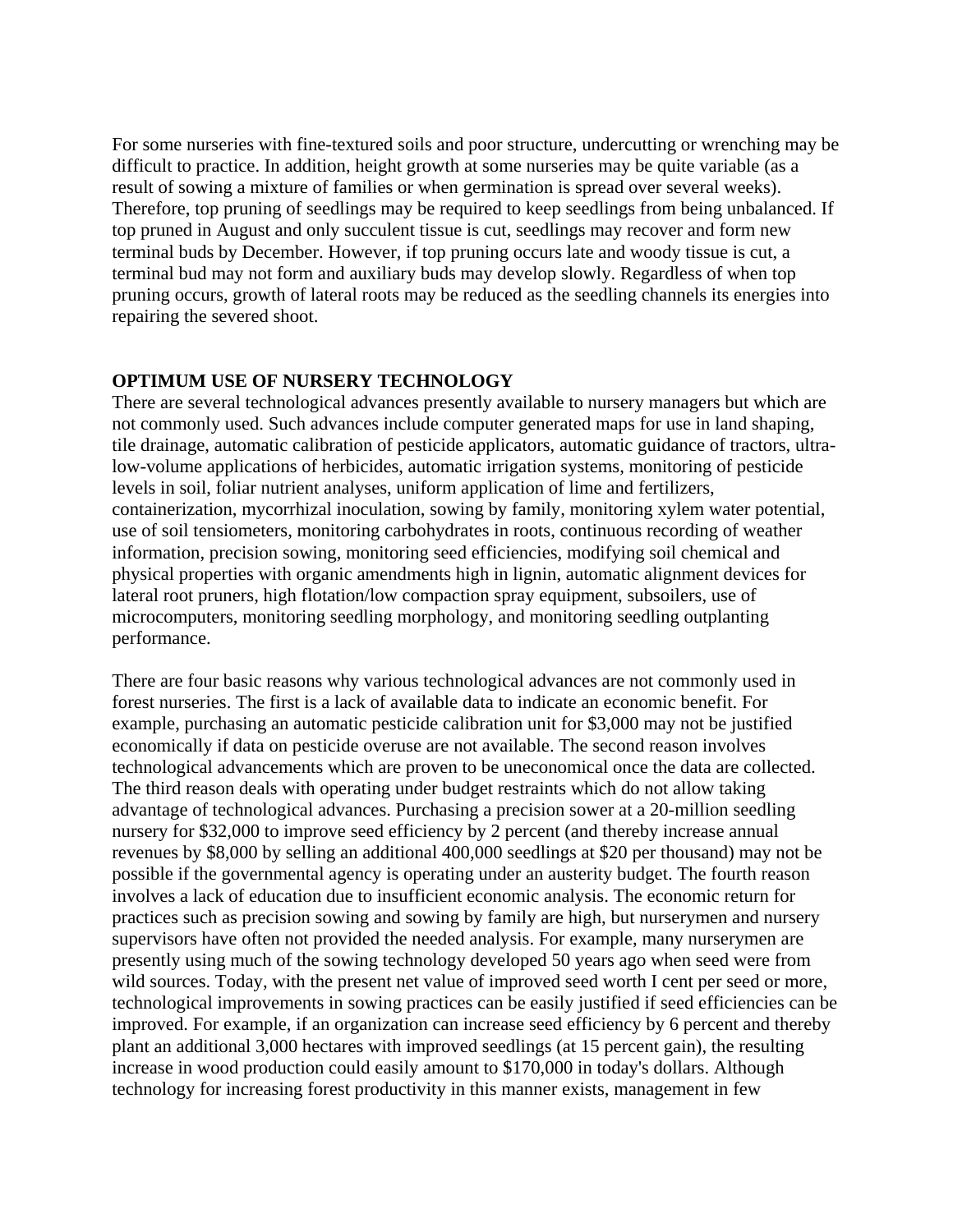organizations has chosen to allocate to the nursery the needed resources to take advantage of this opportunity.

In addition, large economic benefits can also result from applying appropriate technological advances in the nursery to increase the production of Grade I seedlings. Depending on site and planting density, economic analysis indicates the present value resulting from planting Grade I seedlings instead of Grade 2 seedlings can exceed \$100 per thousand seedlings. This suggests a great opportunity for increasing forest productivity through investing in nursery management practices that produce a greater proportion of quality seedlings.

Most of the technological advances in forest nurseries have only come after adequate economical analyses have been made and evaluated. Determination of which technological advances are useful and which should be discarded should be made only after performance data have been collected and subjected to economical analysis. Adoption of technological advances should not be made helter-skelter according to fad or opinion.

## **LITERATURE CITED**

(1) BACON, G.J., P.J. HAWKINS, AND D. JERMYN. 1977. Morphological Grading Studies with 1-0, Slash Pine Seedlings. Aust. For. 40(4): 293-303.

(2) BAKER, K.A., D.A. IDEM, AND J.G. MEXAL. 1979. The Effects of Seedling Morphology and Planting Date on Survival and Early Growth of Loblolly Pine in the Oklahoma Region. Weyerhaeuser Co. For. Res. Tech. Rep. 042-2008/79/35, 10 pp.

(3) BARTON, L.V. 1928. Hastening the Germination of Southern Pine Seeds. J. For. 26:774- 785.

(4) BEINEKE, W. F. AND T. 0. PERRY. 1965. Genetic Variation in Ability to Withstand Shock. pp. 106-109. In Proc. 8th S. Conf on For. Tree Improvement.

(5) BILAN, M.V. 1961. Effect of Planting Date on Regeneration and Development of Roots of Loblolly Pine Seedlings. Proc. 13th Congr. Int. Union For. Res. Organ., Vienna 2(l), Sect. 22/15, 5 pp.

(6) BLAIR, R. AND F. CECH. 1974. Morphological Seedling Grades Compared After Thirteen Growing Seasons. Tree Planter's Notes 25(l):5-7.

(7) BRANAN, J. R. AND E.J. P013TERFIELD. 1971. A Comparison of Six Species of Southern Pines in the Piedmont of South Carolina. USDA For Ser. Res. Note SE-171, 3 pp.

(8) BROWN, E. F. AND F.A. POKORNY. 1977. Potassium Distribution and Retention in Pine Bark and Sand Media. Hort. Sci. 12:343-344.

(9) BURNS, R. M. 1968. Sand Pine; A Tree for West Florida's Sandhills. J. For. 66:561-563.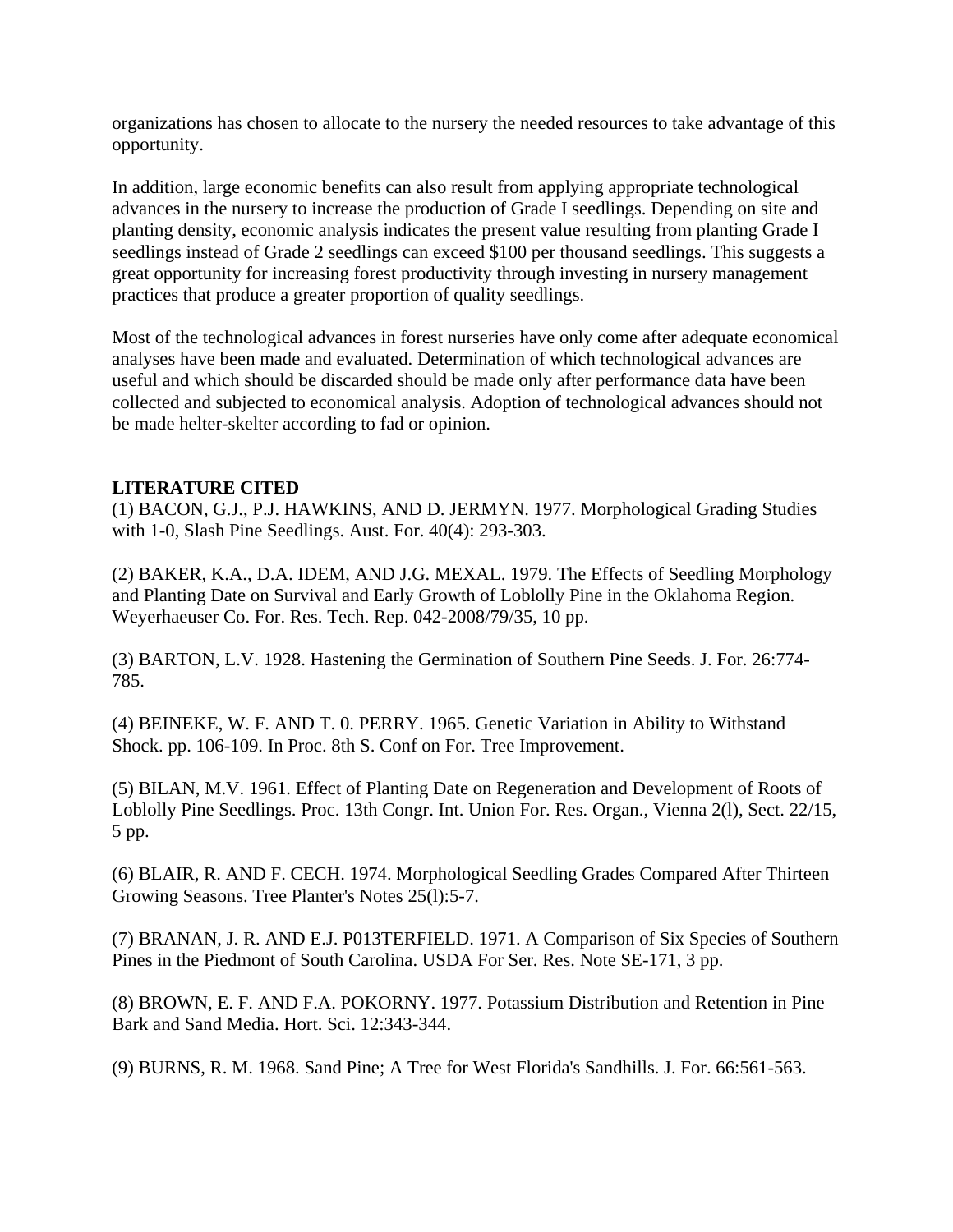(10) AND R. H. BRENDEMUEHL. 1971. Nursery Bed Density Affects Slash Pine Seedling Grade and Grade Indicates Field Performance. USDA Forest Serv. Research Pap. SE-77. 7 pp.

(11) CORDELL, C. E. AND D. H. MARX. 1983. The Operational Application *of Pisolithus tinctorius* ectomycorrhizae in forest tree nurseries for custom seedling production. pp. 117-120. In C.W. Lantz and J. Brissette, eds. Proc. 1982 Southern Nurserymen's Conf, 312 pp.

(12) DIERAUF, T. A. 1976. Fall Planting and Storage Using Non-dormant Seedlings, pp. 31-36. In C.W. Lantz ed. Proc. 1976 SE Area Nurserymen's Conf, 168 pp.

(13)DIERAUF, T. A. . 1973. Loblolly Pine Seedlings Grade Growth and Survival. Virginia Division of Forestry Occasional Report 40. 6 pp.

(14) DIERAUF, T. A. 1978. Root Pruning. Virginia Division of Forestry Occasional Report 52. 4 pp.

(15) . 1982. Planting Loblolly Pine. pp. 124-135 In R.C. Kellison and S. Gingrich, eds. Proc. Symposium on the Loblolly Pine Ecosystem. 335 pp.

(16) DUNLAP, J.R. AND J.P. BARNETT. 1983. Influence of Seed Size on Germination and Early Development of Loblolly Pine (Pinus *taeda* L.) Germinants. Can. J. For. Res. 13:40-44.

(17) FOSTER, A.A. 1957. Nursery Diseases. pp. 25-31. In F.M. Cossitt, ed. Proc. 1957 Nursery Training Session, Athens, Ga. 47 pp.

(18) GARBER, M.P. 1978. Dormancy of Vegetative Growth of Loblolly Pine Seedlings. Weyerhaeuser Co. For. Res. Tech. Rep. 0422010/78/87, 11 pp.

(19) GARBER, .M.P. AND J. G. MEXAL. 1980. Lift and Storage Practices: Their impact on Successful Establishment of Southern Pine Plantations. N.Z. J. For. Sci. 10(l):72-82.

(20) GODBEE, J. F. JR., J. L. RAKESTRAW, AND F. S. BROERMAN. 1983. Pine Plantation Survival: A Corporate Look at the Problem. pp. 21-26. In C.W. Lantz and J. Brissette, eds., Proc. 1982 Southern Nurserymen's Conf, 312 pp.

(21) HATCHELL, G.E., KW. DORMAN AND O.G. LANGDON. 1972. Performance of Loblolly and Slash Pine Nursery Selections. Forest Sci. 18:308-313.

(22) JORGENSEN, J.R. AND E.SHOULDERS. 1967 Mycorrhizal Root Development Vital to Survival of Slash Pine Nursery Stock. Tree Planters' Notes 18(2):7-11.

(23) LOWERTS, G.A. AND J.M. STONF-. 1982. The Effect of Soil Bulk Density on Nursery Sweetgum Seedling Growth. Tree Planter's Notes 33(2):3-5.

(24) MARX, D.H. 1975. Mycorrhizae and Establishment of Trees on Strip-mined Land. Ohio J. Sci. 75:288-297.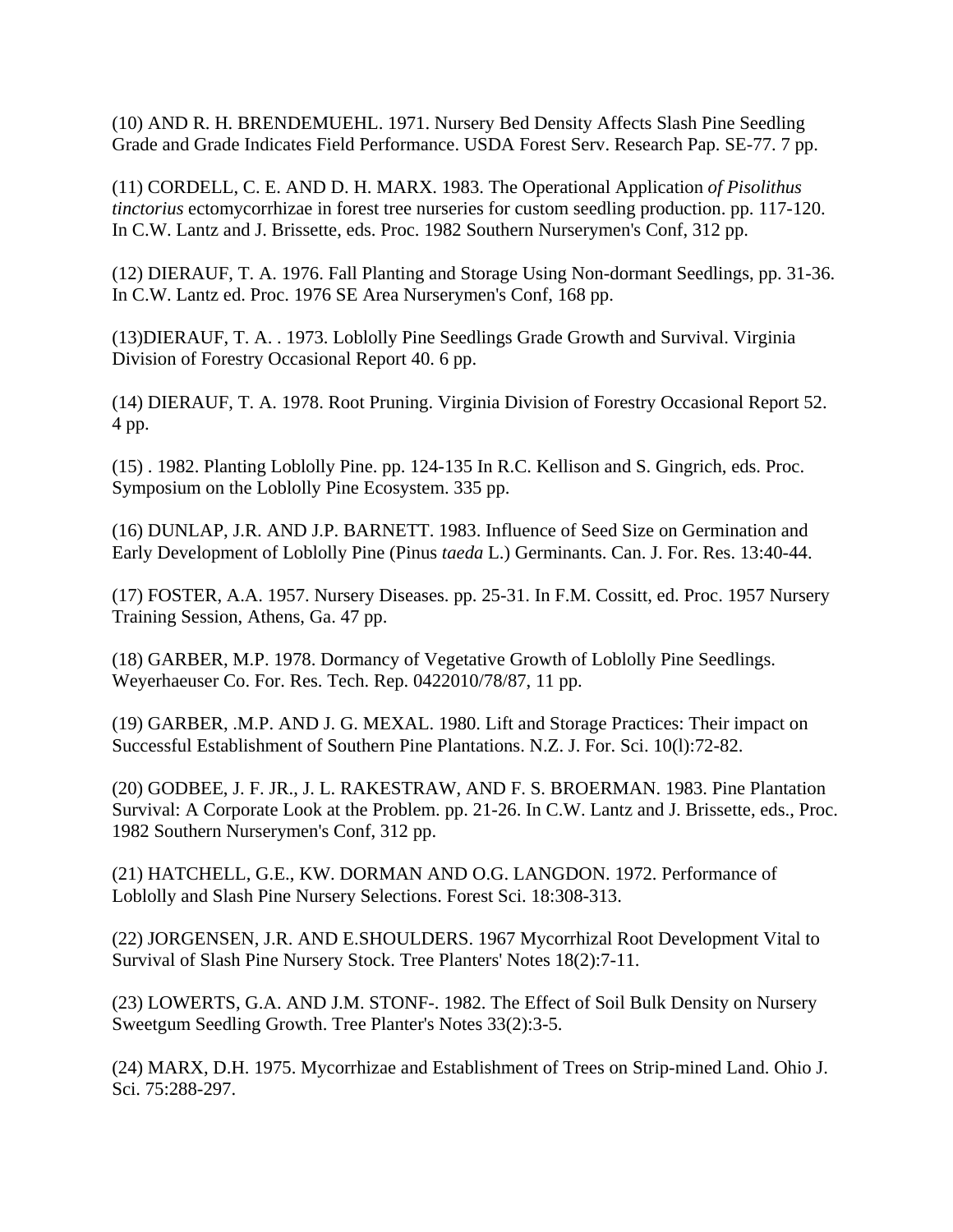(25) MARX, D.H., W.C. BRYAN, AND C. F. CORDELL. 1977. Survival and Growth of Pine Seedlings with *Pisolithus* Ectomycorrhizae after Two Years on Reforestation Sites in North Carolina and Florida. For. Sci. 23:363-373.

(26) MARX, D.H., W.G. MORRIS AND J.G. MEXAL. 1978. Growth and Ectomycorrhizal Development of Loblolly Pine Seedlings **in** Fumigated and Nonfumigated Nursery Soil Infested with Different Fungal Symbionts. For. Sci. 24:193-203.

*(27)* MARX, D.H., McGEE, C. E. AND J. B. HATCHER. 1963. Deep-planting Small Slash Pine on Old Field Sites in the Carolina Sandhills. J. For. 61:382-383.

(28) MCNAB, W.H. AND B.H. BRENDEMUEHL. 1982. Choctawhatchee Sand Pine Survival, Height, and Biomass in South Carolina: Third-year Results. pp. 96-100. In Earle Jones, Jr., ed., Proc. Second Bien. Son. Silvi. Res. Conf. pp. 96-100. Atlanta, Ga.

(29) MEEKINS, E.H. 1964. A Case for Planting Graded Stock. Tree Planter's Notes 66:7-8.

(30) MEXAL, J.G. 1980. Seedling Bed Density Influences Yield and Performance. pp. 89-95. In Clark Lantz, ed., Proc. 1980 South. Nor. Conf, Lake Barkley, Ky. USDA Tech. Pub. SA-TP17.

(31) MEXAL, J.G. AND W. G. MORRIS. 1977. A Review of factors Influencing the Dormancy and Survival Potential of Bareroot Seedlings in the South. Weyerhaeuser Co. For. Res. Tech. Rep. 042-2008/77/44.

(32) MEXAL, J.G., R. L. MOSER, R.J. BRYANT, AND T. L. LANE. 1978. Root Quality in Plantations Affects Growth of Loblolly Pine. Weyerhaeuser Co. For. Res. Tech. Rep. 042- 2008/78/53.

(33) MITCHELL, M.L., A.E. HASSAN, C.B. DAVEY, ANDJ.D. GRECORY. 1981. Effect of Soil Compaction on Root Development and Seedling Establishment. Am. Soc. Of Agri. Engineers Paper No. 81-1040.

*(34)* MULLER, C.A. 1983. Loblolly Pine Seedling Survival Study, 1979-80 and 1980-81 Planting Seasons. pp. 27-39. In C.W. Lantz and J. Brissette, eds., Proc. 1982 Southern Nurserymen's Conf, 312 pp.

(35) MULLIN, R. E. 1974. Some Planting Effects Still Significant after 20 Years. For. Chronicle 50(5): 191-193.

*(36)* NELSON, L.R., S.A. KNOWE, AND D.H. GJERSTAD. 1982. Use of Effective Herbicide Treatments for Artificial Regeneration of Longleaf Pine. Ga. For. Res. Pap. #40, Georgia Forestry Commission, Macon, Ga. 7 pp.

*(37)* OAK, S. 1983. Evaluations of a Loblolly Pine Seedling Survival and Storage Problem on the Sumpter, Chattachoochee, and Oconee National Forests, 1983. USDA Forest Service, Forest Pest Management, Asheville Field Office Report #83-1-2215 pp.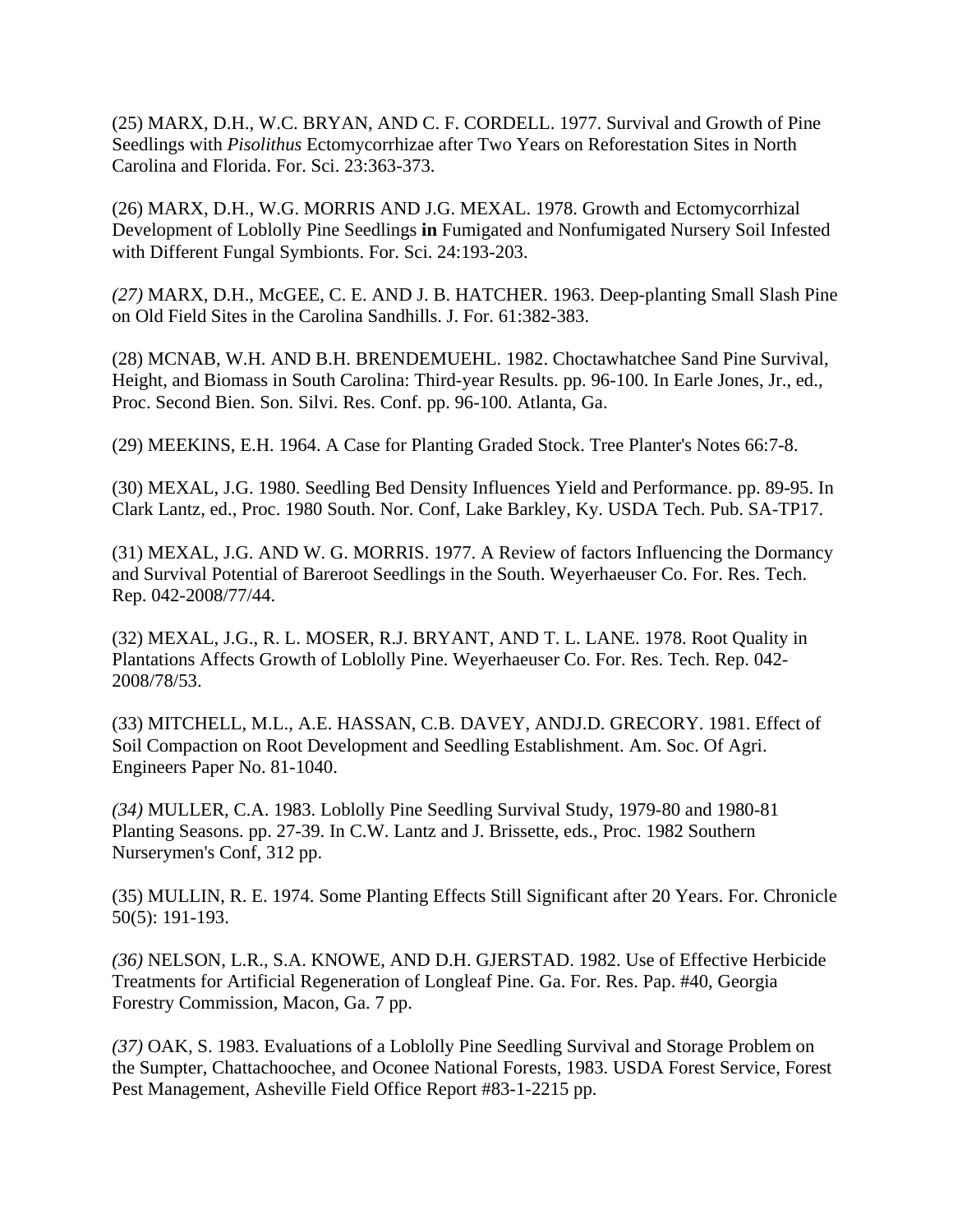(38) RITCHIE, G.A. 1984. Assessing Seedling Qualitv. In Proceedings of the Bareroot Nursery Technology Workshop, Oregon State University, Corvallis, Ore., October 26-28, 1982.

(39) SHIPMAN, R.D. 1964. Low Seedbed Densities Can Improve Early Height Growth of planted Slash and Loblolly Pine Seedlings. J. For. 62:814-817.

*(40)* SHOULDERS, E. 1960. Seedbed Density Influences Production and Survival of Loblolly and Slash Pine Nursery Stock. Tree Planter's Notes 42:19-21.

*(41)* SHOULDERS,E. AND J.R. JORGENSEN. 1969. Mycorrhizae Increases Field Survival of Planted Loblolly Pine. Tree Planter's Notes 20:14-7.

*(42)* SILKER, T. H. 1960. Economic Considerations of growing and Grading Southern Pine Nursery Stock. Tree Planter's Notes 42:13-18.

(43) SLOCUM, G.K. AND T.E. MAKI. 1956. Some Effects of Depth of Planting in the North Carolina Piedmont. J. For. 54:21-25.

(44) SLUDER, E.R. 1979. The Effects of Seed and Seedling Size on Survival and Growth of Loblolly Pine. Tree Planter's Notes 30(4):25-28.

(45) SOUTH, D.B. 1984. Integrated Pest Management in Nurseries Vegetation. In Proceedings of the Integrated Forest Pest Management Svmposium. USDA Forest Service. Atlanta, Ga. June 1984. P. 247-265.

(46) SOUTH, D.B. 1984. Sowing Date Influences Seedling Weight. Auburn Univ. Southern Forest Nursery Management Cooperative Note #12. 3 pp.

(47) SOUTH, D.B. AND C. B. DAVEY. 1983. The Southern Forest Nursery Soil Testing Program. Ala. Agr. Esp. St. Cir. 265, 38 pp.

(48) SOUTH, D.B., BOYER, J.N., AND L. BOSCH. 1985. Survival and Growth of Loblolly Pine as Influenced by Seedling Grade - 13 Year Results. South. J. App. For. (IN PRESS).

(49) SOUTH, D.B. AND W. D. KELLEY. 1982. The Effect of Selected Pesticides on Short-Root Development of Greenhouse-grown Pinus *taeda* Seedlings. Can. J. of For. Res. 12:29-35.

(50) STRANSKY, J.J. AND D.R. WILSON. 1964. Terminal Elongation of Loblolly and Shortleaf Pine Seedlings Under Soil Moisture Stress. Soil Sci. Sec. Amer. Proc. 28:439-440.

(51) SUTHERLAND, J. R. AND R. L. ANDERSON. 1980. Seedling Disease and Insect Problems Related to Nursery Soil Conditions in North America. pp. 182-190. In Proceedings ofthe North American Forest Tree Nursery Soils Workshop. SUNY. Syracuse, N.Y.

(52) SWEARINGEN, J.W. 1963. Effect of Seedlings Survival and Depth of Planting on Early Survival and Growth of Slash Pine. Tree Planter's Notes 58:16-17.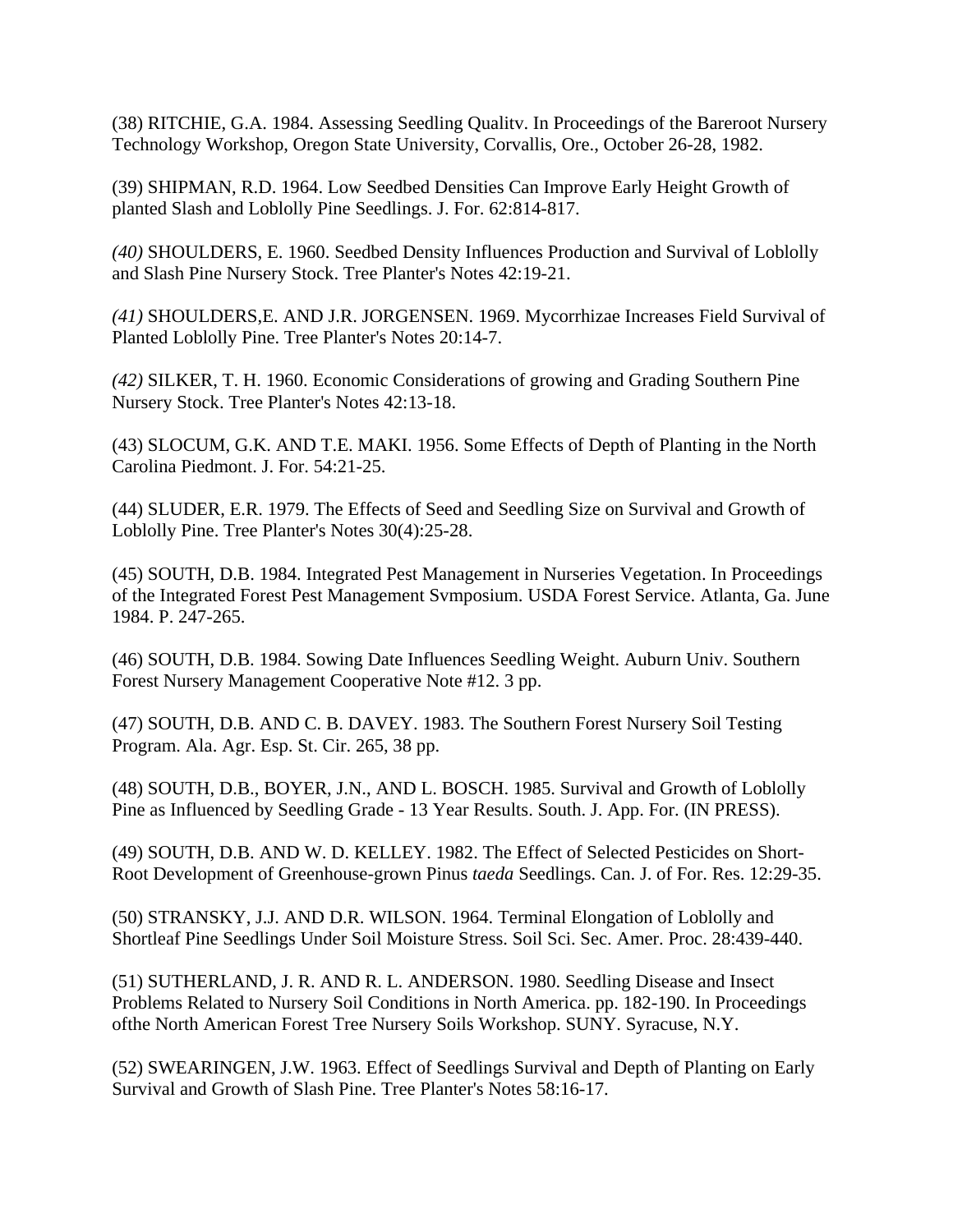(53) SWITZER, G.L. 1960. Exposure and Planting Depth Effects on Loblolly Pine Planting Stock on Poorly Drained Sites. J. For. 58: 390-391.

(54) SWITZER, G.L. AND L.E. NELSON. 1963. Effects of Nursery Fertility and Density on Seedling Characteristics, Yield and Field Performance of Loblolly Pine. Soil Sci. Soc. Amer. Proc. 27:461-464.

(55) TANAKA, Y., J. D. WALSTAD, AND J. E. BORRECCO. 1976. The Effect of Wrenching on Morphology and Field Performance of Douglas Fir and Loblolly Pine Seedlings. Can. J. For. Res. 6:453-458.

(56) TERRY. T. 1983. How to Establish a Pine Plantation. Forest Farmer 43(1):6-8.

(57) TREWIN, A.R. D. 1981. In-Bed Thinning, Culling and Grading of Bare-root Fine Seedlings. pp. 113-124. In C.G.R. Chavasse, ed., Forest Nursery and Establishment Practice in New Zealand. New Zealand Forest Research Institute Symposium No. 22. 330 pp.

(58) U.S. DEPARTMENT OF AGRICULTURE, FOREST SERVICE. 1982. An Analysis of the Timber Situation in the United States 1952-2030. Forest Res. Rep. 23, Govt. Print. Off., Washington, D.C. 499 pp.

(59) VENATOR, C. R. 1983. First-Year Survival of Morphologically Graded Loblolly Pine Seedlings in Central Louisiana. Tree Planter's Notes 34(4):34-36.

(60) WAKELEY, P.C. 1935. Artificial Reforestation in the Southern Pine Region. USDA Tech. Bul. 492, 115 pp.

(61) WAKELEY, P.C. 1954. Planting the Southern Pines. USDA Monog. 18, 233 pp,

(62) WAKELEY, P.C. 1969. Results of Southern Pine Planting Experiments in the Middle Twenties. J. For. 67:237-241.

(63) WALKER, R.F., D.C. WEST, AND S.B. McLAUGHLIN. 1980. *Pisolithus tinctorius*  Ectomycorrhizae Enhance the Survival and Growth of *Pinus taeda* on a Southern Appalachian Coal Spoil. pp. 29-33. In James Barnett, ed., Proc. First Bien. Sou. Silvi. Res. Conf. Atlanta, Ga.

(64) WASSER, RONALD G. 1978. Tree Improvement Research - Pure vs. Random Sowing Study. pp. 15-19. In C. W. Lantz, ed., Proc. 1978 Southern Nurserymen's Conf, 170 pp.

(65) WELLS, O.O. 1983. Southwide Pine Seed Source Study - Lobloily Pine at 25 Years. South. J. App. For. 7:63-71.

(66) WELLS, O.O. AND C.C. LAMBETH. 1983. Loblolly Pine Provenance Test in Southern Arkansas 25th Year Results. South. J. App. For. 7:71-75.